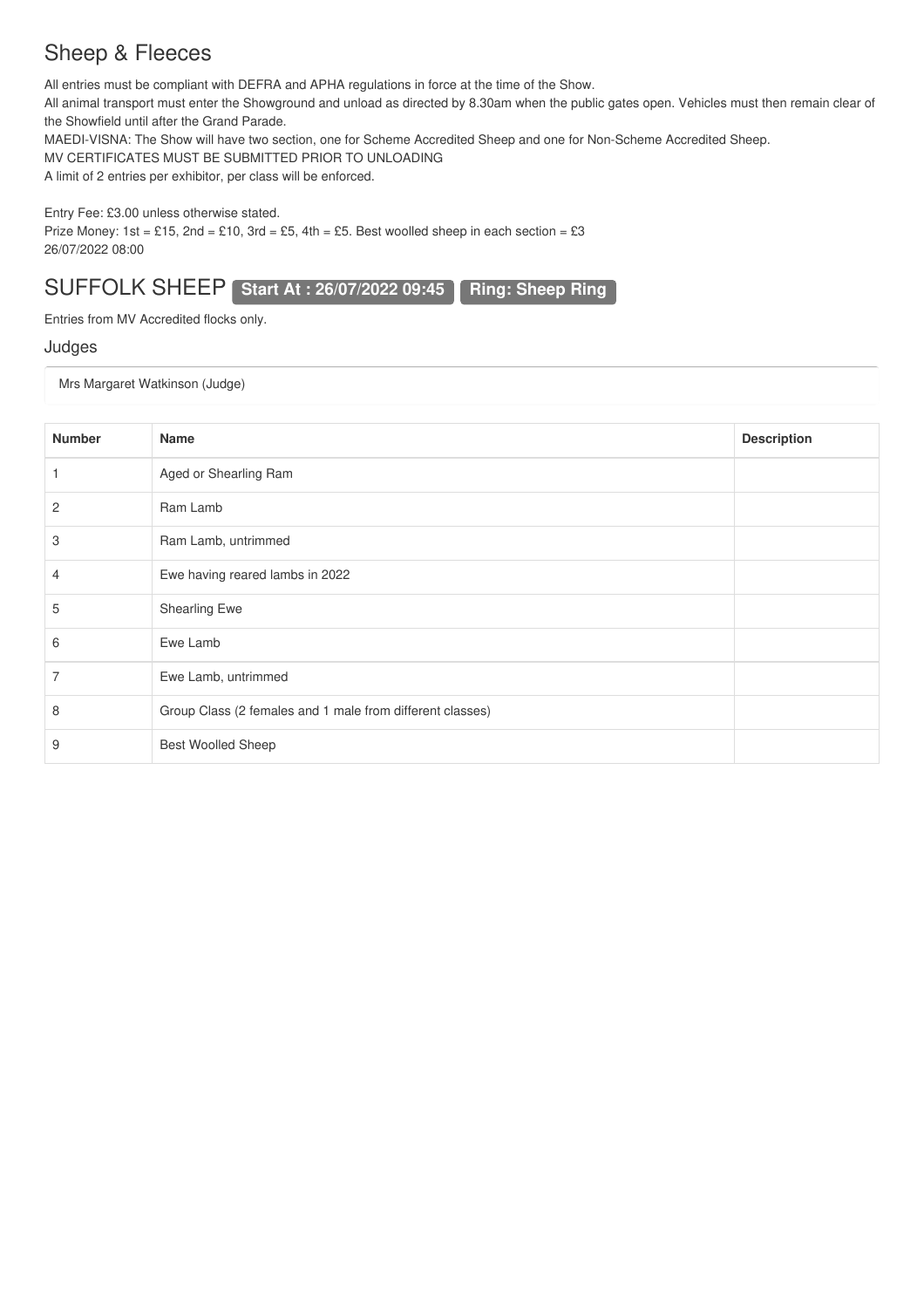TEXEL SHEEP **Start At : 26/07/2022 09:45 Ring: Sheep Ring**

Entries from MV Accredited flocks only.

### Judges

| <b>Number</b> | <b>Name</b>                                               | <b>Description</b> |
|---------------|-----------------------------------------------------------|--------------------|
| 10            | Aged or Shearling Ram                                     |                    |
| 11            | Ram Lamb                                                  |                    |
| 12            | Ewe having reared lambs in 2022                           |                    |
| 13            | <b>Shearling Ewe</b>                                      |                    |
| 14            | Ewe Lamb                                                  |                    |
| 15            | Group Class (2 females and 1 male from different classes) |                    |
| 16            | <b>Best Woolled Sheep</b>                                 |                    |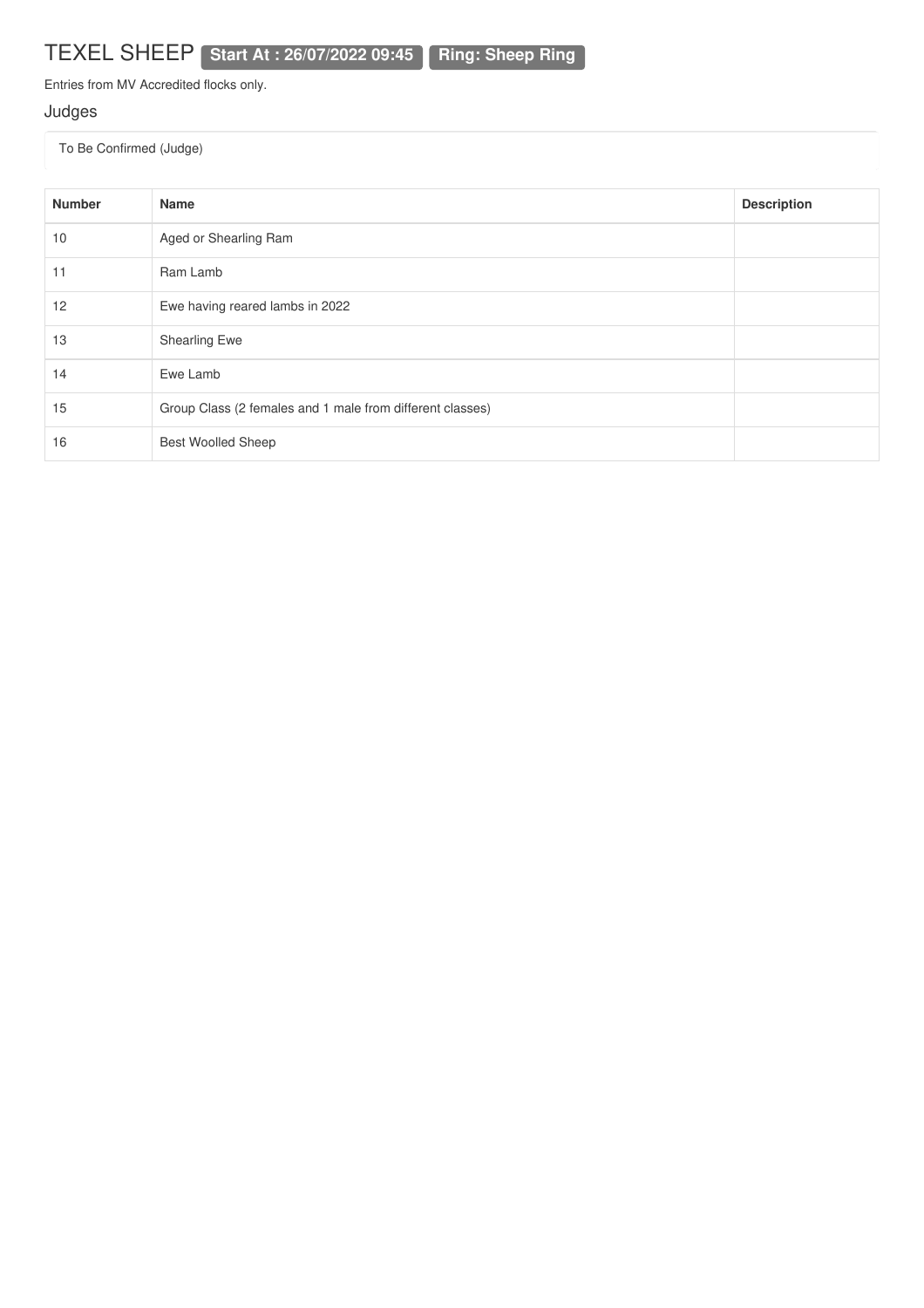# BRITISH CHAROLLAIS SHEEP **Start At : 26/07/2022 09:45 Ring: Sheep Ring**

Entries from MV Accredited flocks only.

### Judges

Mr Geoff Watson (Judge)

| <b>Number</b> | <b>Name</b>                                               | <b>Description</b> |
|---------------|-----------------------------------------------------------|--------------------|
| 17            | Aged or Shearling Ram                                     |                    |
| 18            | Ram Lamb                                                  |                    |
| 19            | Ewe having reared lambs in 2022                           |                    |
| 20            | <b>Shearling Ewe</b>                                      |                    |
| 21            | Ewe Lamb                                                  |                    |
| 22            | Group Class (2 females and 1 male from different classes) |                    |
| 23            | <b>Best Woolled Sheep</b>                                 |                    |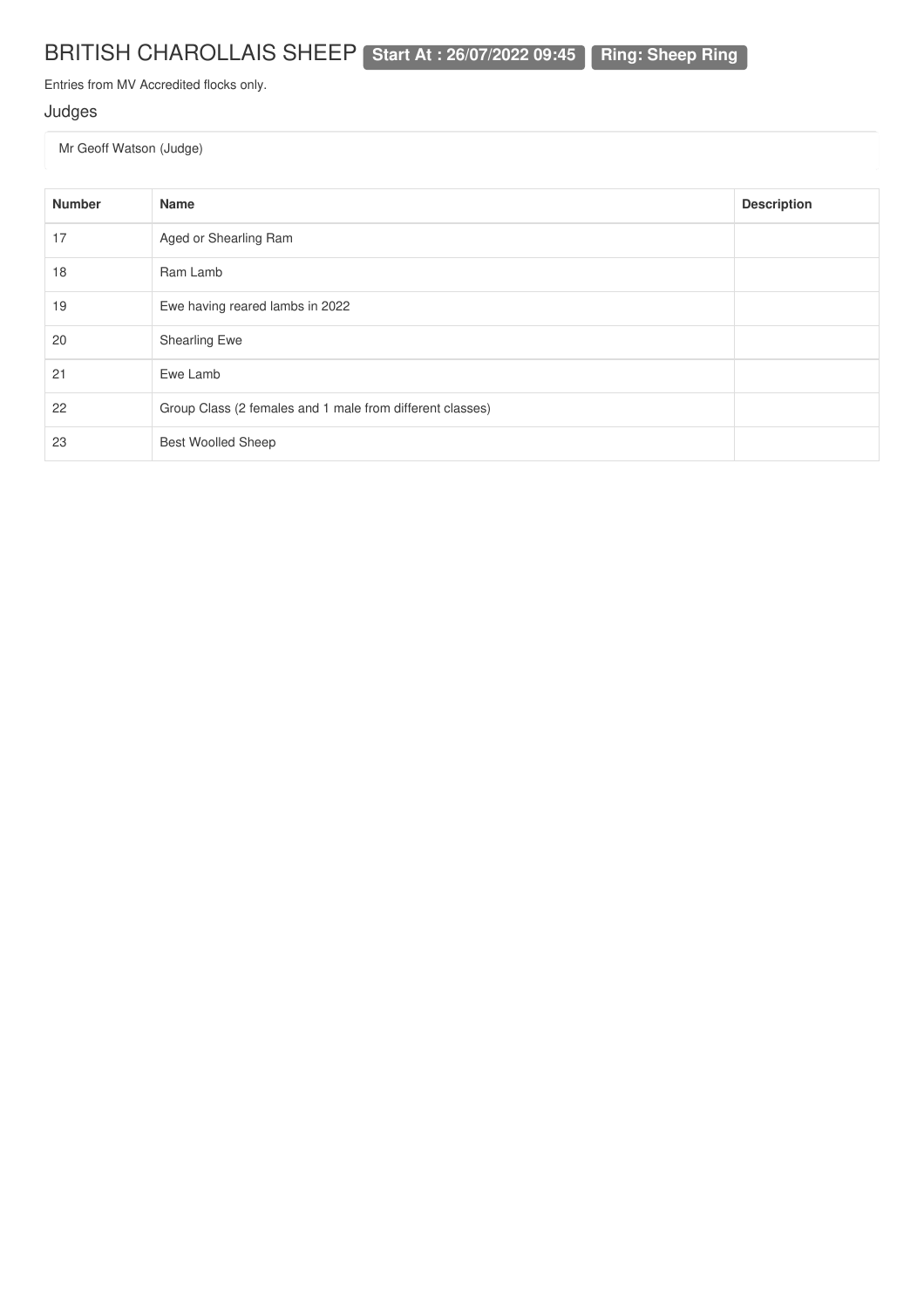# BELTEX SHEEP **Start At : 26/07/2022 09:45 Ring: Sheep Ring**

Entries from MV Accredited flocks only.

### Judges

| <b>Number</b> | <b>Name</b>                                               | <b>Description</b> |
|---------------|-----------------------------------------------------------|--------------------|
| 24            | Aged or Shearling Ram                                     |                    |
| 25            | Ram Lamb                                                  |                    |
| 26            | Ewe having reared lambs in 2022                           |                    |
| 27            | <b>Shearling Ewe</b>                                      |                    |
| 28            | Ewe Lamb                                                  |                    |
| 29            | Group Class (2 females and 1 male from different classes) |                    |
| 30            | <b>Best Woolled Sheep</b>                                 |                    |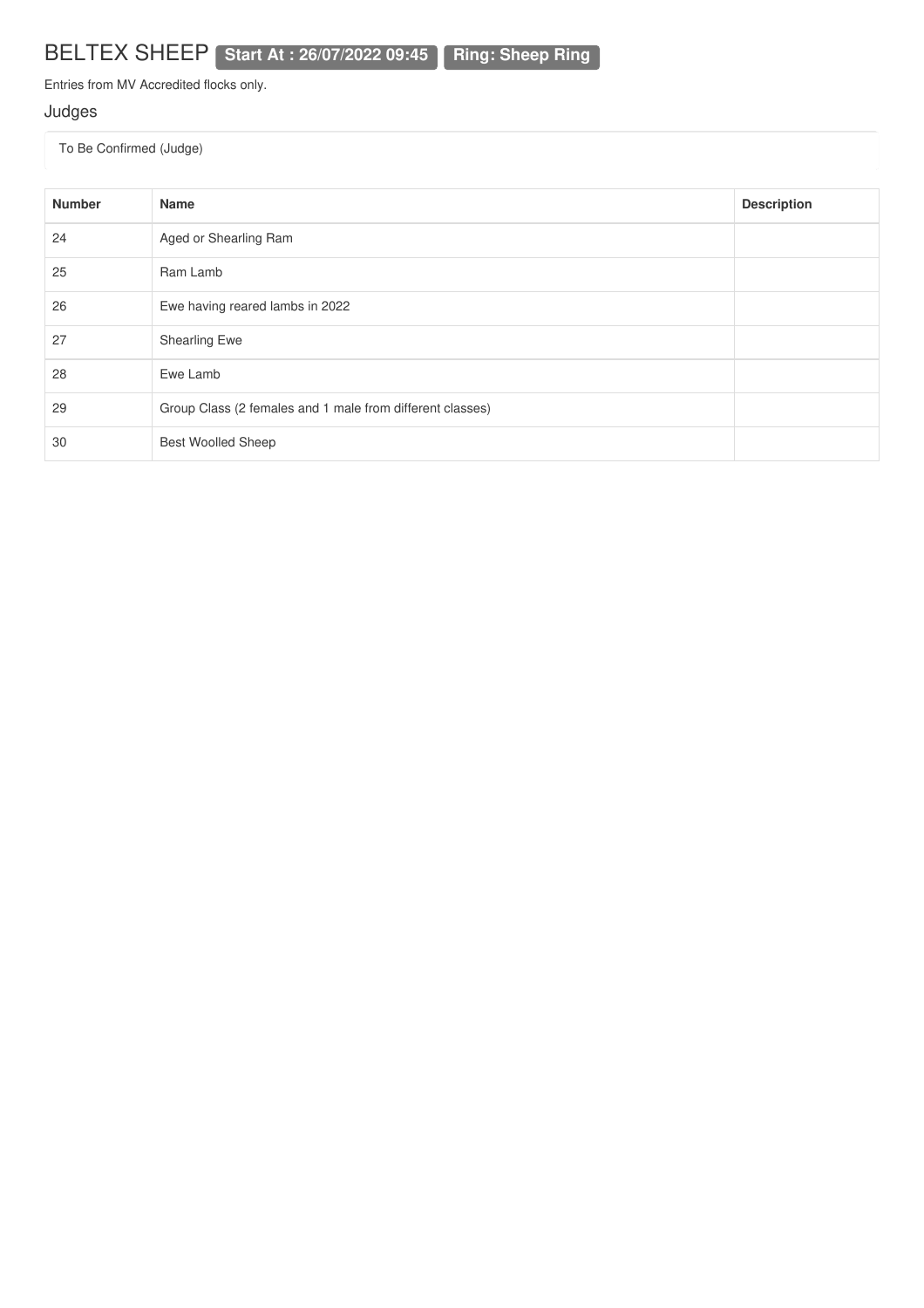## ZWARTBLES SHEEP **Start At : 26/07/2022 09:45 Ring: Sheep Ring**

Entries from MV Accredited flocks only

### Judges

Mrs Susan Addison (Judge)

| <b>Number</b> | <b>Name</b>                                               | <b>Description</b> |
|---------------|-----------------------------------------------------------|--------------------|
| 31            | Aged or Shearling Ram                                     |                    |
| 32            | Ram Lamb                                                  |                    |
| 33            | Ewe having reared lambs in 2022                           |                    |
| 34            | <b>Shearling Ewe</b>                                      |                    |
| 35            | Ewe Lamb                                                  |                    |
| 36            | Group Class (2 females and 1 male from different classes) |                    |
| 37            | <b>Best Woolled Sheep</b>                                 |                    |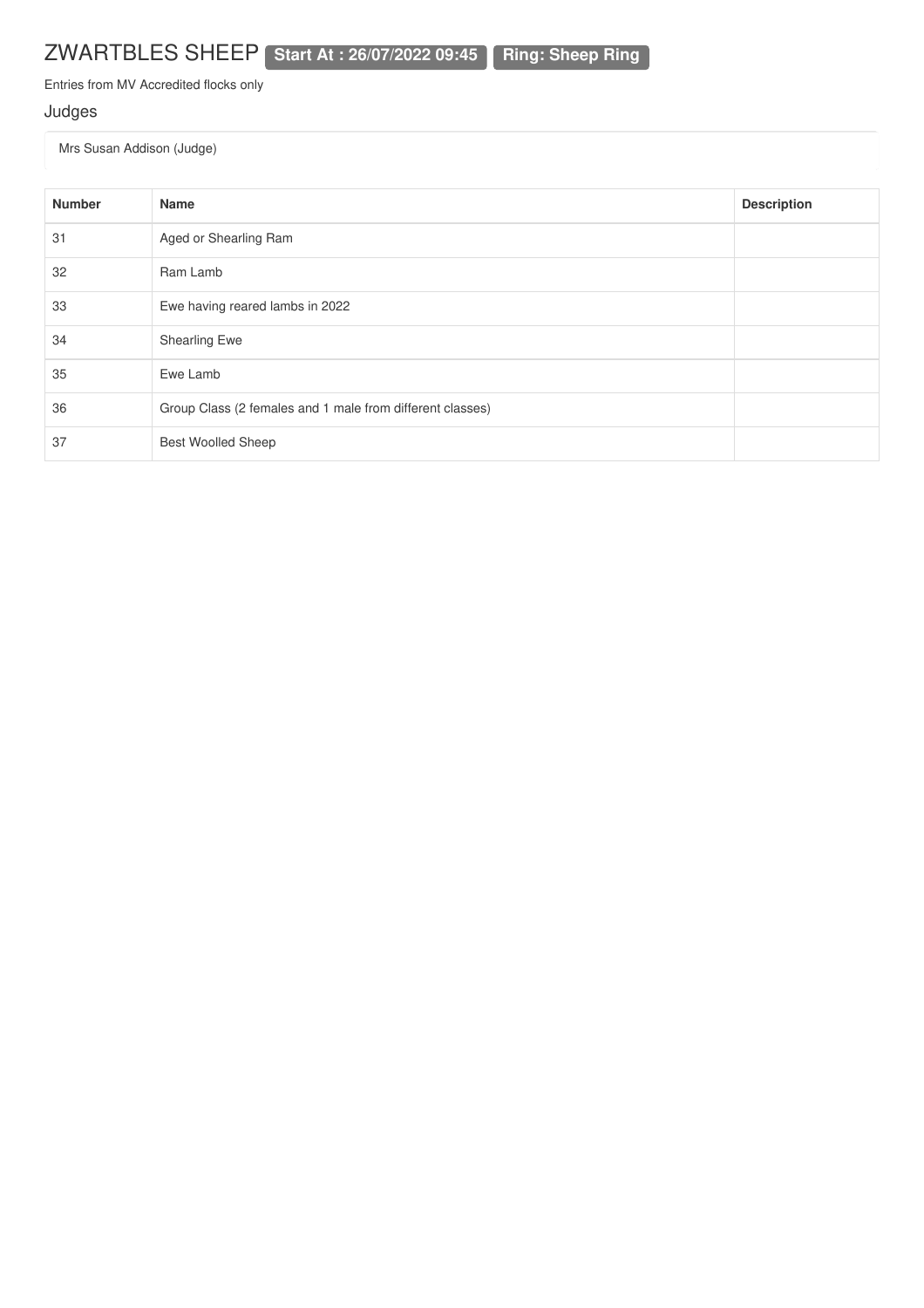## BLUE TEXEL SHEEP **Start At : 26/07/2022 09:45 Ring: Sheep Ring**

Entries from MV Accredited flocks only

### Judges

Mr Mark Stevenson (Judge)

| <b>Number</b> | <b>Name</b>                                               | <b>Description</b> |
|---------------|-----------------------------------------------------------|--------------------|
| 38            | Aged or Shearling Ram                                     |                    |
| 39            | Ram Lamb                                                  |                    |
| 40            | Ewe having reared lambs in 2022                           |                    |
| 41            | Shearling Ewe                                             |                    |
| 42            | Ewe Lamb                                                  |                    |
| 43            | Group Class (2 females and 1 male from different classes) |                    |
| 44            | <b>Best Woolled Sheep</b>                                 |                    |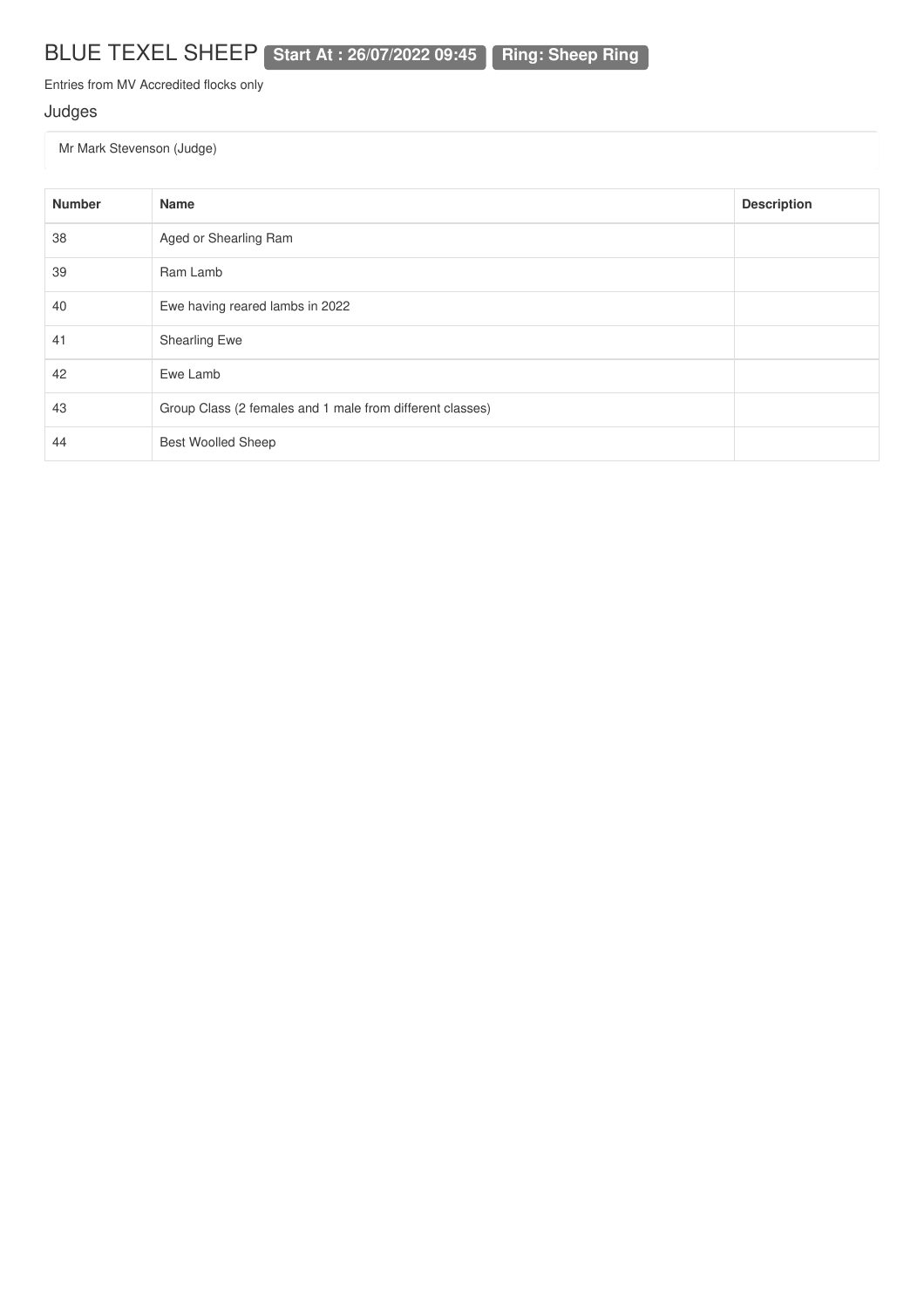# ANY OTHER CONTINENTAL BREED SHEEP **Start At : 26/07/2022 09:45**

### **Ring: Sheep Ring**

Entries from MV Accredited flocks only

#### Judges

| <b>Number</b> | <b>Name</b>                                               | <b>Description</b> |
|---------------|-----------------------------------------------------------|--------------------|
| 45            | Aged or Shearling Ram                                     |                    |
| 46            | Ram Lamb                                                  |                    |
| 47            | Ewe having reared lambs in 2022                           |                    |
| 48            | <b>Shearling Ewe</b>                                      |                    |
| 49            | Ewe Lamb                                                  |                    |
| 50            | Group Class (2 females and 1 male from different classes) |                    |
| 51            | <b>Best Woolled Sheep</b>                                 |                    |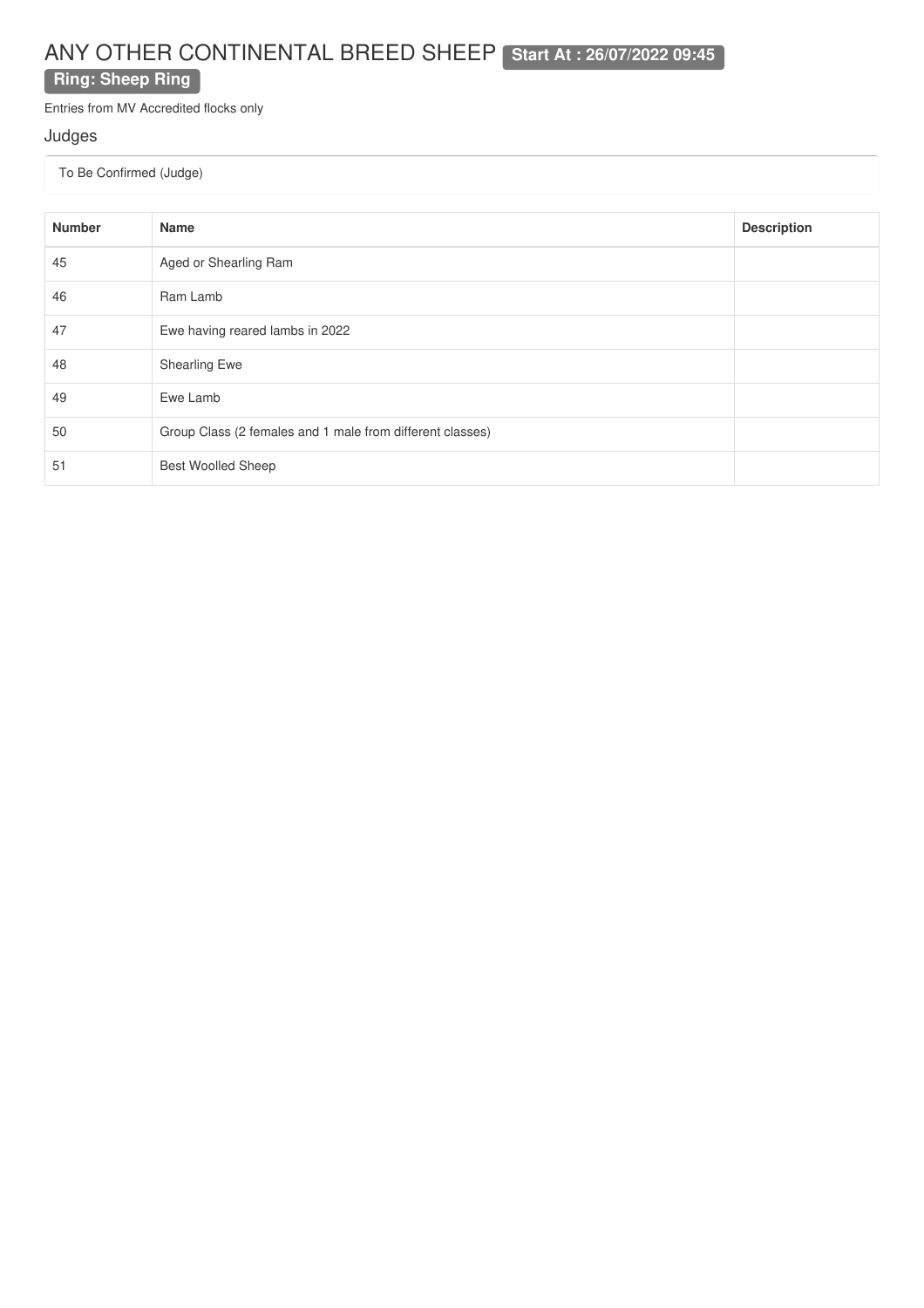# COLOURED RYELAND SHEEP **Start At : 26/07/2022 09:45 Ring: Sheep Ring**

Entries from Non-MV Accredited flocks only.

### Judges

Ms Joanne Fisher (Judge)

| <b>Number</b> | <b>Name</b>                                               | <b>Description</b> |
|---------------|-----------------------------------------------------------|--------------------|
| 52            | Aged or Shearling Ram                                     |                    |
| 53            | Ram Lamb                                                  |                    |
| 54            | Ewe having reared lambs in 2022                           |                    |
| 55            | <b>Shearling Ewe</b>                                      |                    |
| 56            | Ewe Lamb                                                  |                    |
| 57            | Group Class (2 females and 1 male from different classes) |                    |
| 58            | <b>Best Woolled Sheep</b>                                 |                    |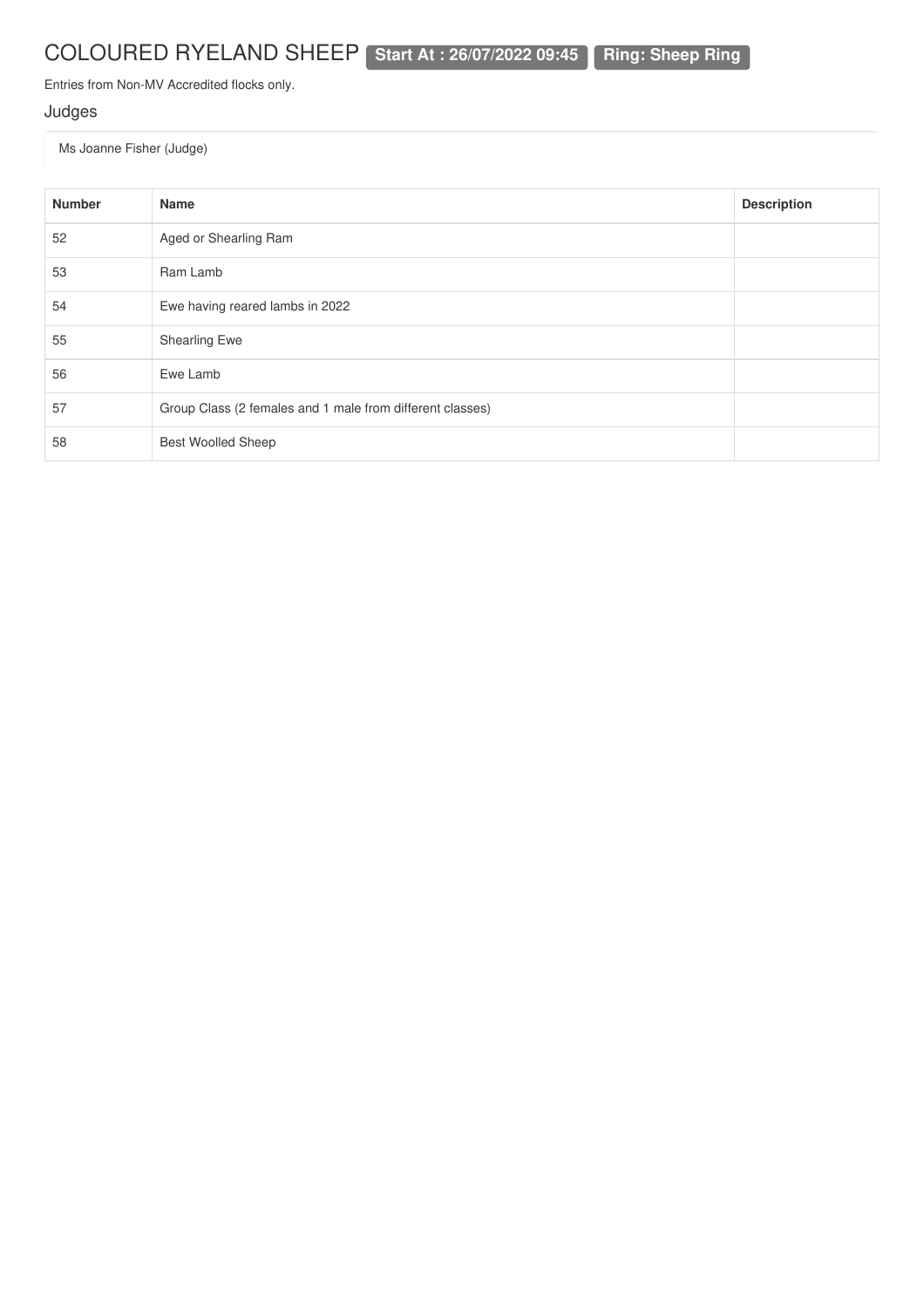Entries from Non-MV Accredited flocks only.

### Judges

Mrs Jane Pinches (Judge)

| <b>Number</b> | <b>Name</b>                                               | <b>Description</b> |
|---------------|-----------------------------------------------------------|--------------------|
| 59            | Aged or Shearling Ram                                     |                    |
| 60            | Ram Lamb                                                  |                    |
| 61            | Ewe having reared lambs in 2022                           |                    |
| 62            | Shearling Ewe                                             |                    |
| 63            | Ewe Lamb                                                  |                    |
| 64            | Group Class (2 females and 1 male from different classes) |                    |
| 65            | <b>Best Woolled Sheep</b>                                 |                    |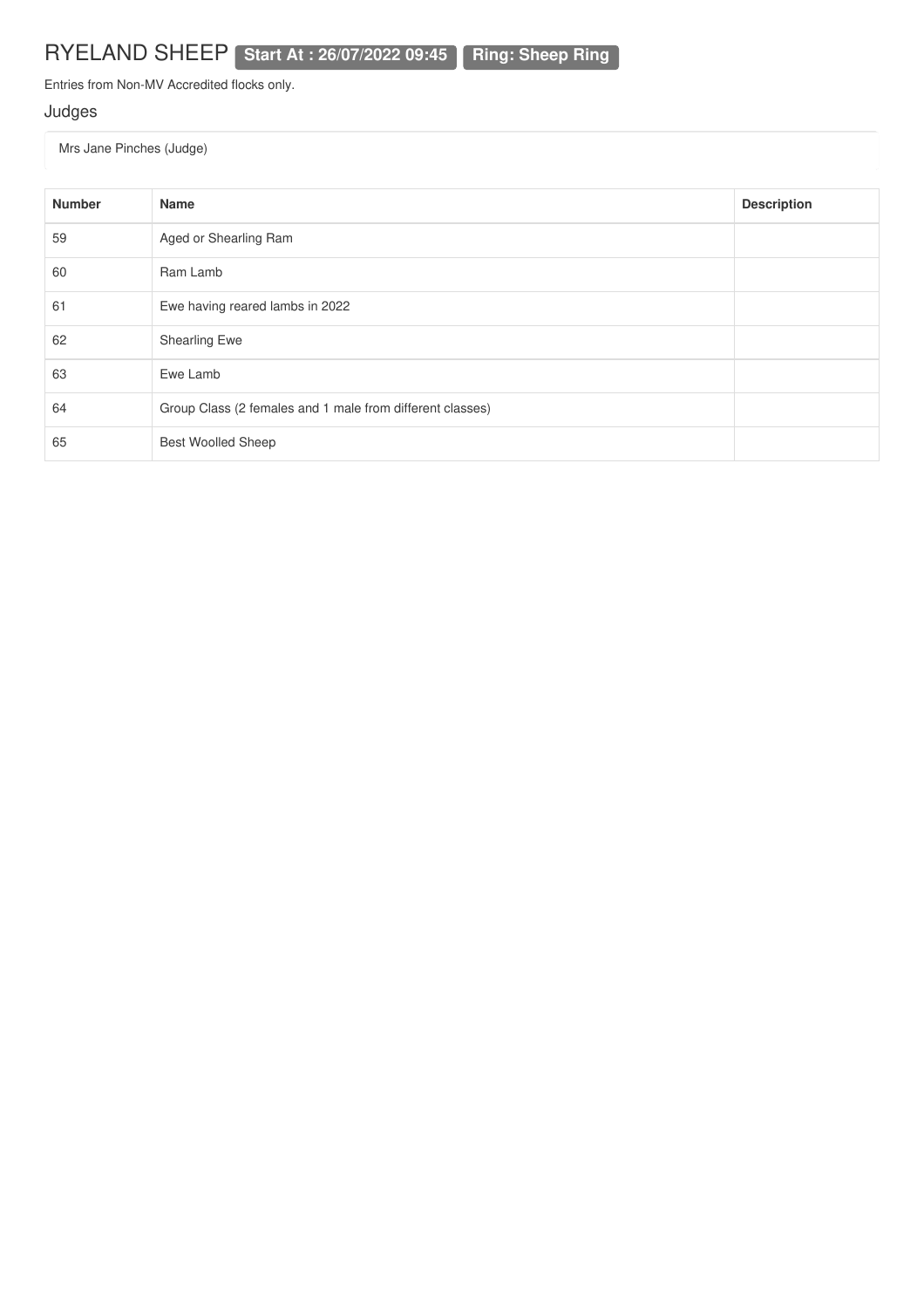# TEXEL SHEEP (non-acc) **Start At : 26/07/2022 09:45 Ring: Sheep Ring**

Entries from Non-MV Accredited flocks only.

### Judges

Mr Philip Makin (Judge)

| <b>Number</b> | <b>Name</b>                                               | <b>Description</b> |
|---------------|-----------------------------------------------------------|--------------------|
| 66            | Aged or Shearling Ram                                     |                    |
| 67            | Ram Lamb                                                  |                    |
| 68            | Ewe having reared lambs in 2022                           |                    |
| 69            | <b>Shearling Ewe</b>                                      |                    |
| 70            | Ewe Lamb                                                  |                    |
| 71            | Group Class (2 females and 1 male from different classes) |                    |
| 72            | <b>Best Woolled Sheep</b>                                 |                    |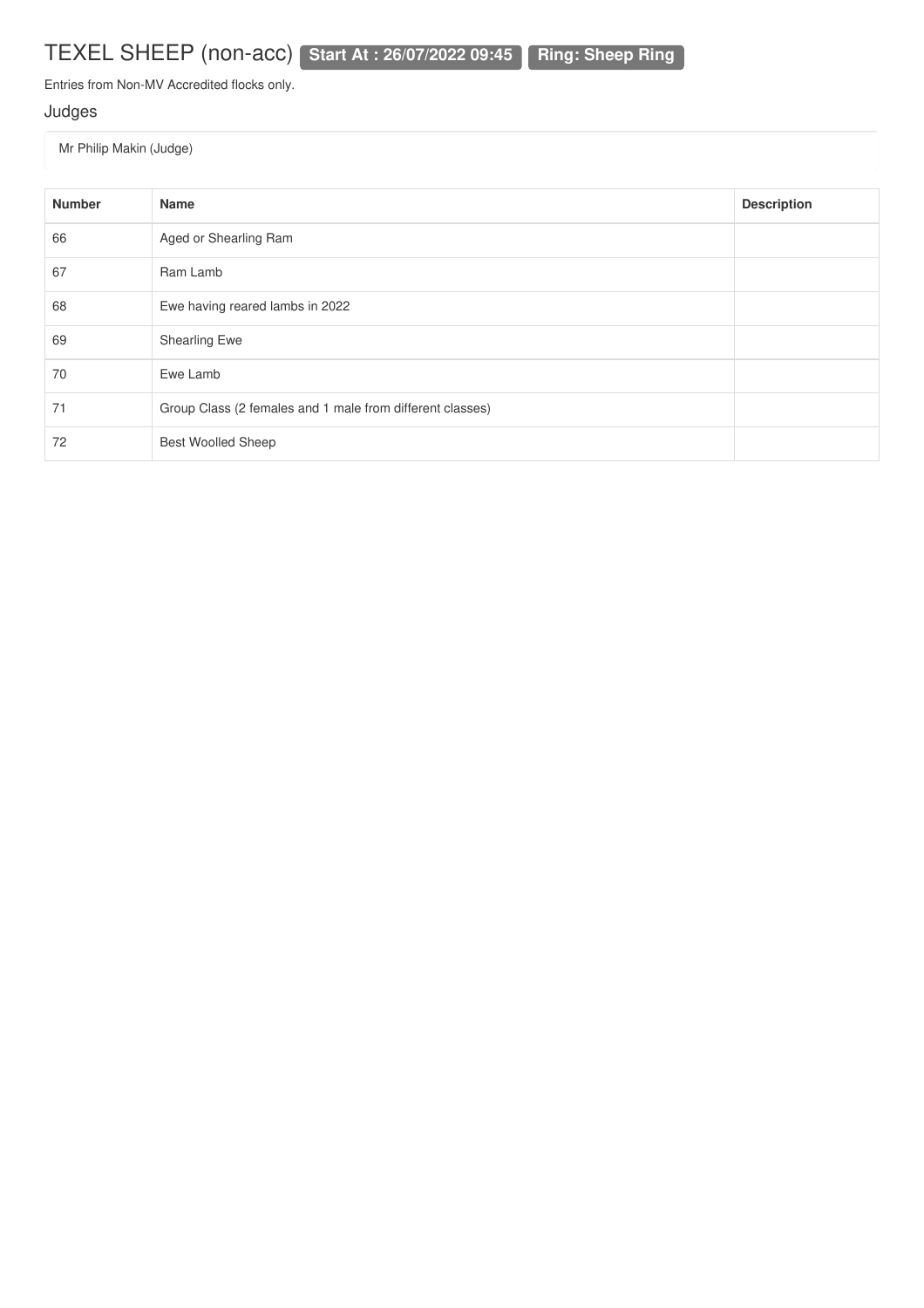# COMMERCIAL RAM CLASSES **Start At : 26/07/2022 09:45 Ring: Sheep Ring**

Entries from Non-MV Accredited flocks only.

### Judges

Mr Philip Hughes (Judge)

| <b>Number</b> | Name          | <b>Description</b> |
|---------------|---------------|--------------------|
| 73            | Aged Ram      |                    |
| 74            | Shearling Ram |                    |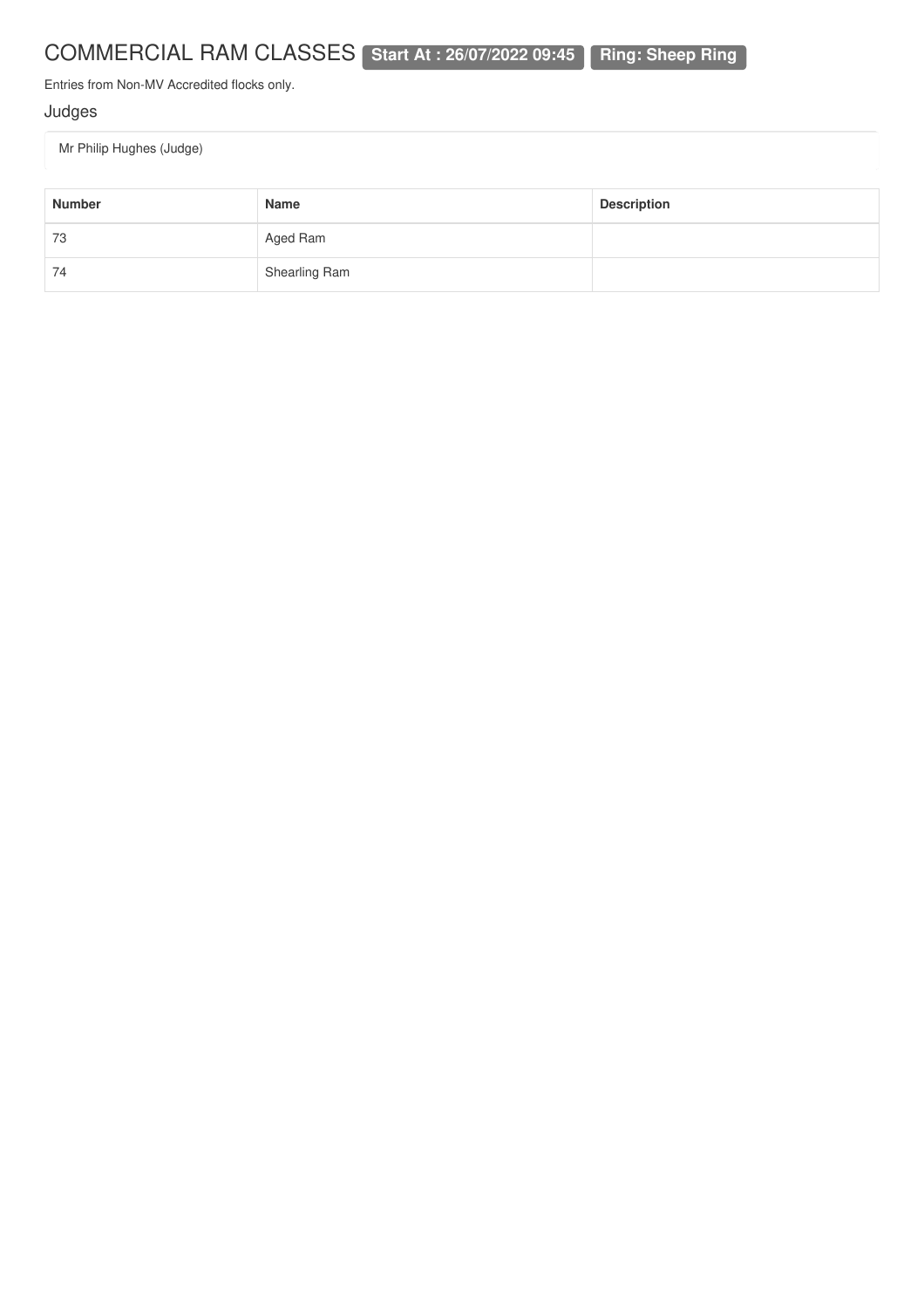# BLUE FACED LEICESTER SHEEP **Start At : 26/07/2022 09:45 Ring: Sheep Ring**

Entries from Non-MV Accredited flocks only.

### Judges

| <b>Number</b> | Name                                                      | <b>Description</b> |
|---------------|-----------------------------------------------------------|--------------------|
| 75            | Aged Ram                                                  |                    |
| 76            | Shearling Ram                                             |                    |
| 77            | Ram Lamb                                                  |                    |
| 78            | Ewe having reared lambs in 2022                           |                    |
| 79            | <b>Shearling Ewe</b>                                      |                    |
| 80            | Ewe Lamb                                                  |                    |
| 81            | Group Class (2 females and 1 male from different classes) |                    |
| 82            | <b>Best Woolled Sheep</b>                                 |                    |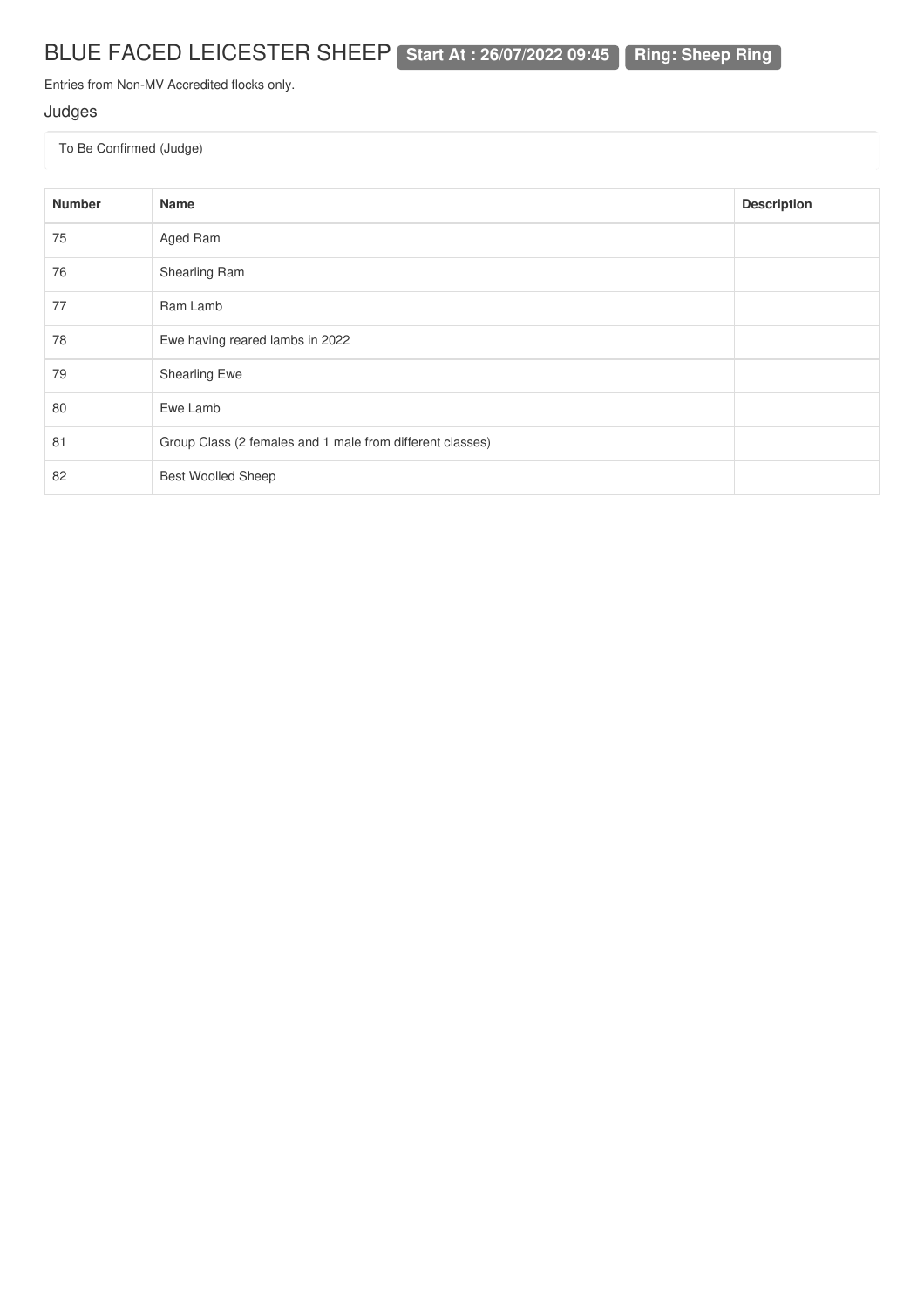Entries from Non-MV Accredited flocks only.

### Judges

Mrs Carol Muddiman (Judge)

| <b>Number</b> | <b>Name</b>                                               | <b>Description</b> |
|---------------|-----------------------------------------------------------|--------------------|
| 83            | Aged or Shearling Ram                                     |                    |
| 84            | Ram Lamb                                                  |                    |
| 85            | Ewe having reared lambs in 2022                           |                    |
| 86            | <b>Shearling Ewe</b>                                      |                    |
| 87            | Ewe Lamb                                                  |                    |
| 88            | Group Class (2 females and 1 male from different classes) |                    |
| 89            | <b>Best Woolled Sheep</b>                                 |                    |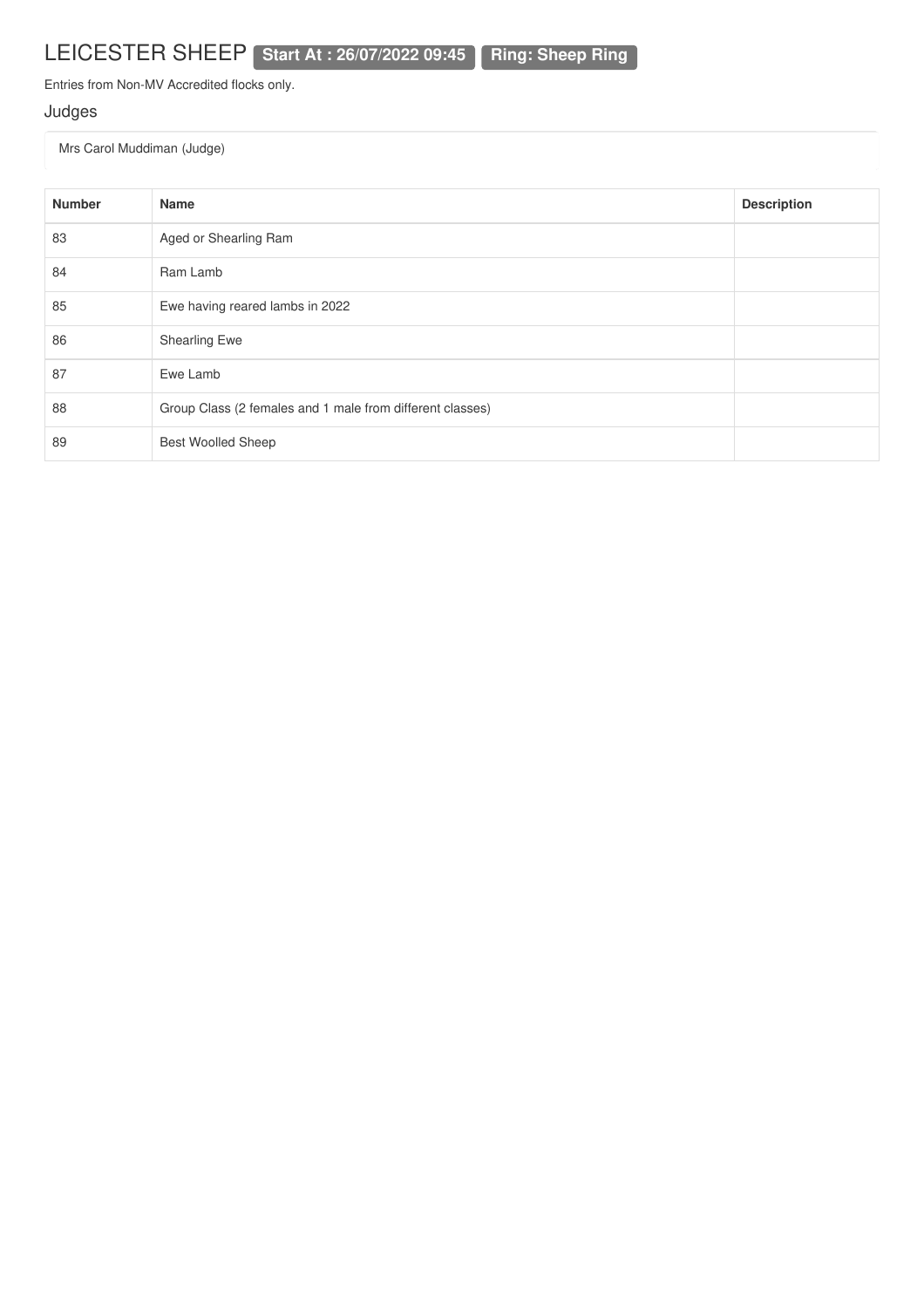Entries from Non-MV Accredited flocks only.

### Judges

Mr Charles Marwood (Judge)

| <b>Number</b> | Name                                                         | <b>Description</b> |
|---------------|--------------------------------------------------------------|--------------------|
| 90            | Ewe having reared lambs in 2022                              |                    |
| 91            | <b>Shearling Ewe</b>                                         |                    |
| 92            | Ewe Lamb for breeding purposes - first cross from a Moor ewe |                    |
| 93            | Pair of Ewe Lambs                                            |                    |
| 94            | <b>Best Woolled Sheep</b>                                    |                    |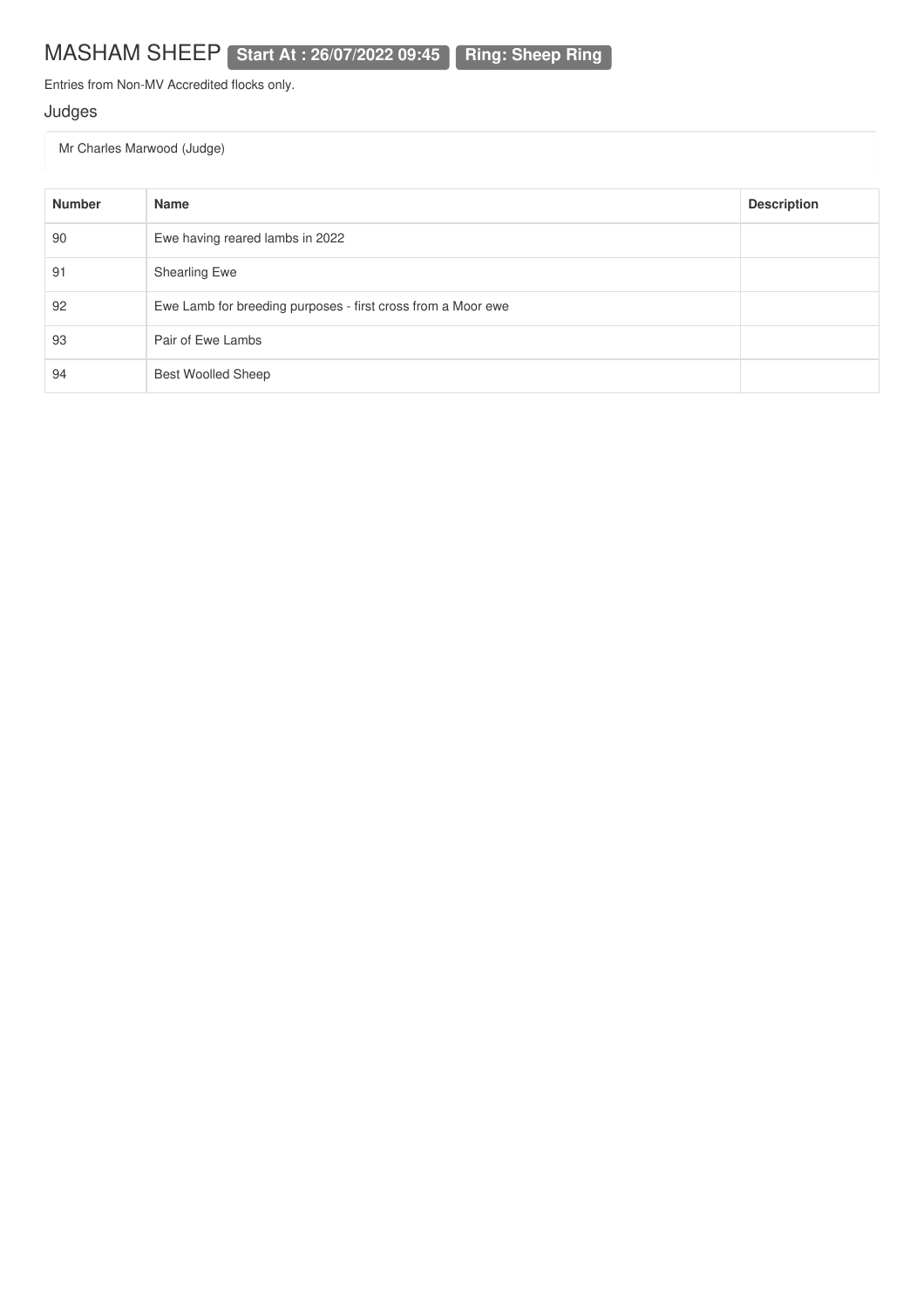# MULE SHEEP **Start At : 26/07/2022 09:45 Ring: Sheep Ring**

Entries from Non-MV Accredited flocks only.

### Judges

| <b>Number</b> | Name                                                         | <b>Description</b> |
|---------------|--------------------------------------------------------------|--------------------|
| 95            | Ewe having reared lambs in 2022                              |                    |
| 96            | Shearling Ewe                                                |                    |
| 97            | Ewe Lamb for breeding purposes - first cross from a Moor ewe |                    |
| 98            | Pair of Ewe Lambs                                            |                    |
| 99            | Pen of 5 Ewe Lambs                                           |                    |
| 100           | 3 Gimmers bred by the same tup                               |                    |
| 101           | <b>Best Woolled Sheep</b>                                    |                    |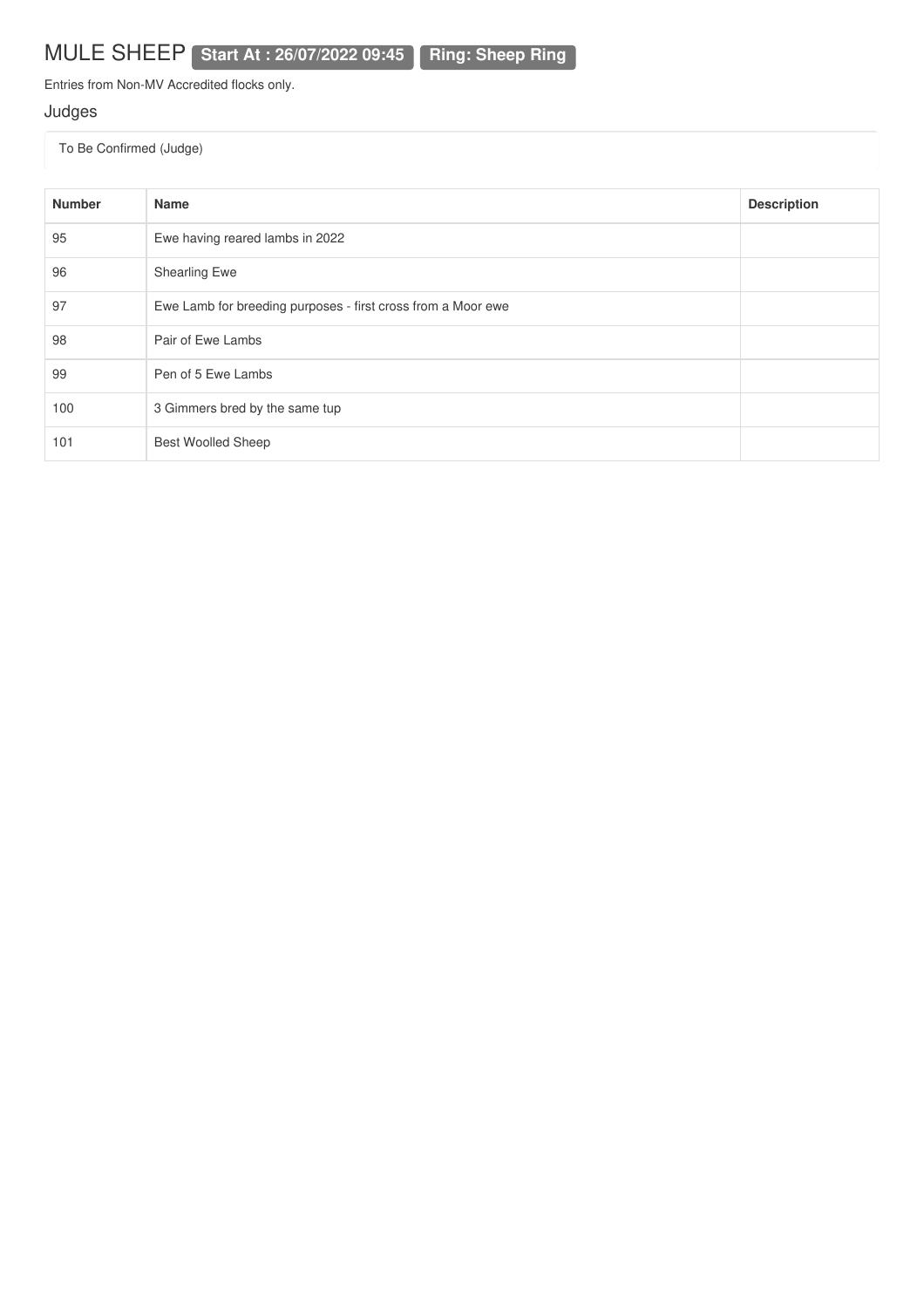# TEESWATER SHEEP **Start At : 26/07/2022 09:45 Ring: Sheep Ring**

Entries from Non-MV Accredited flocks only.

### Judges

Mr Charles Marwood (Judge)

| <b>Number</b> | Name                                                      | <b>Description</b> |
|---------------|-----------------------------------------------------------|--------------------|
| 102           | Aged Ram                                                  |                    |
| 103           | Shearling Ram                                             |                    |
| 104           | Ram Lamb                                                  |                    |
| 105           | Ewe having reared lambs in 2022                           |                    |
| 106           | Shearling Ewe                                             |                    |
| 107           | Ewe Lamb                                                  |                    |
| 108           | Group Class (2 females and 1 male from different classes) |                    |
| 109           | <b>Best Woolled Sheep</b>                                 |                    |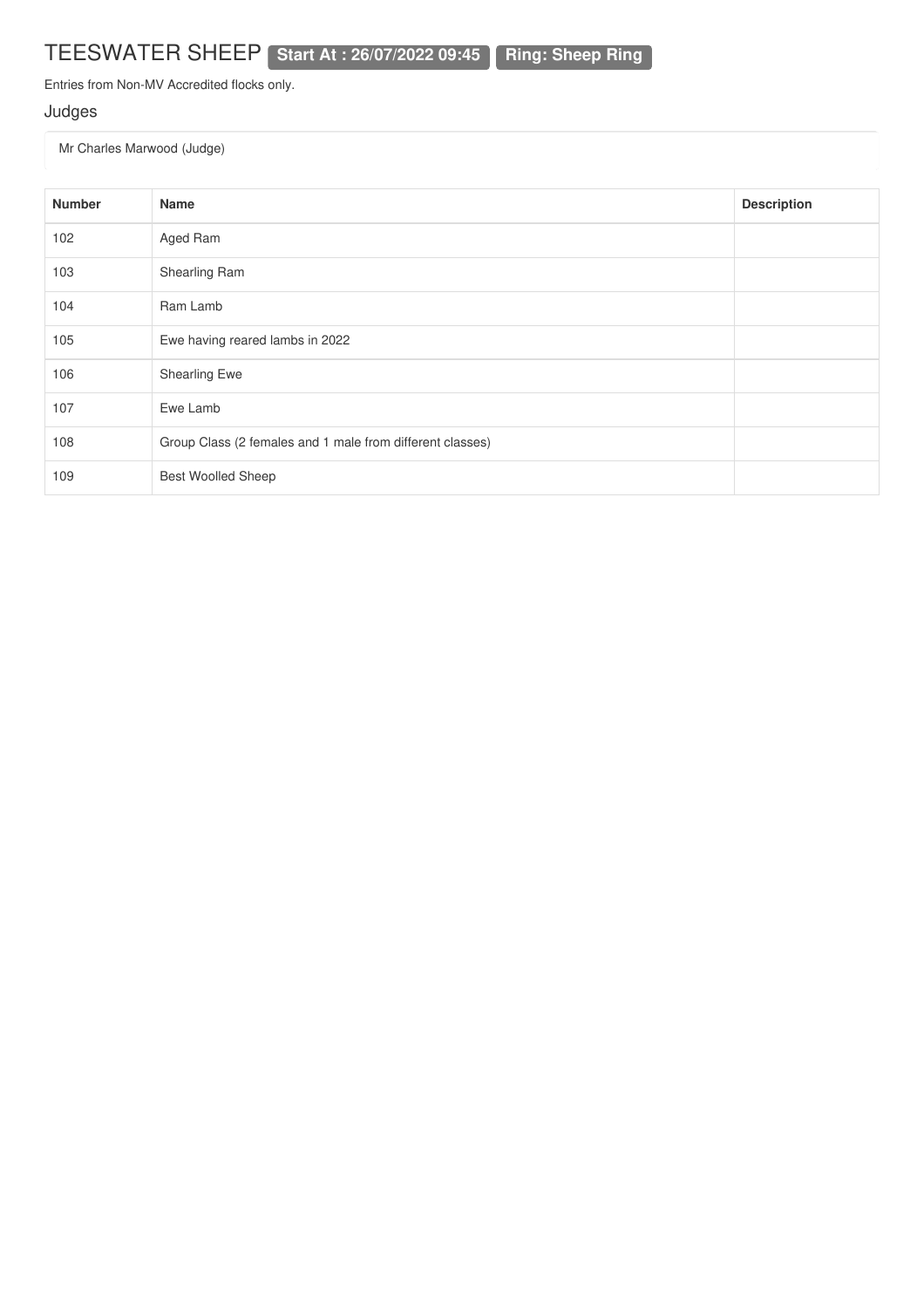## WENSLEYDALE SHEEP **Start At : 26/07/2022 09:45 Ring: Sheep Ring**

Entries from Non-MV Accredited flocks only.

### Judges

Mrs Jessica Talbot (Judge)

| <b>Number</b> | Name                                                      | <b>Description</b> |
|---------------|-----------------------------------------------------------|--------------------|
| 110           | Aged or Shearling Ram                                     |                    |
| 111           | Ram Lamb                                                  |                    |
| 112           | Aged or Shearling Ewe                                     |                    |
| 113           | Shearling Ewe in full wool                                |                    |
| 114           | Ewe Lamb                                                  |                    |
| 115           | Group Class (2 females and 1 male from different classes) |                    |
| 116           | <b>Best Woolled Sheep</b>                                 |                    |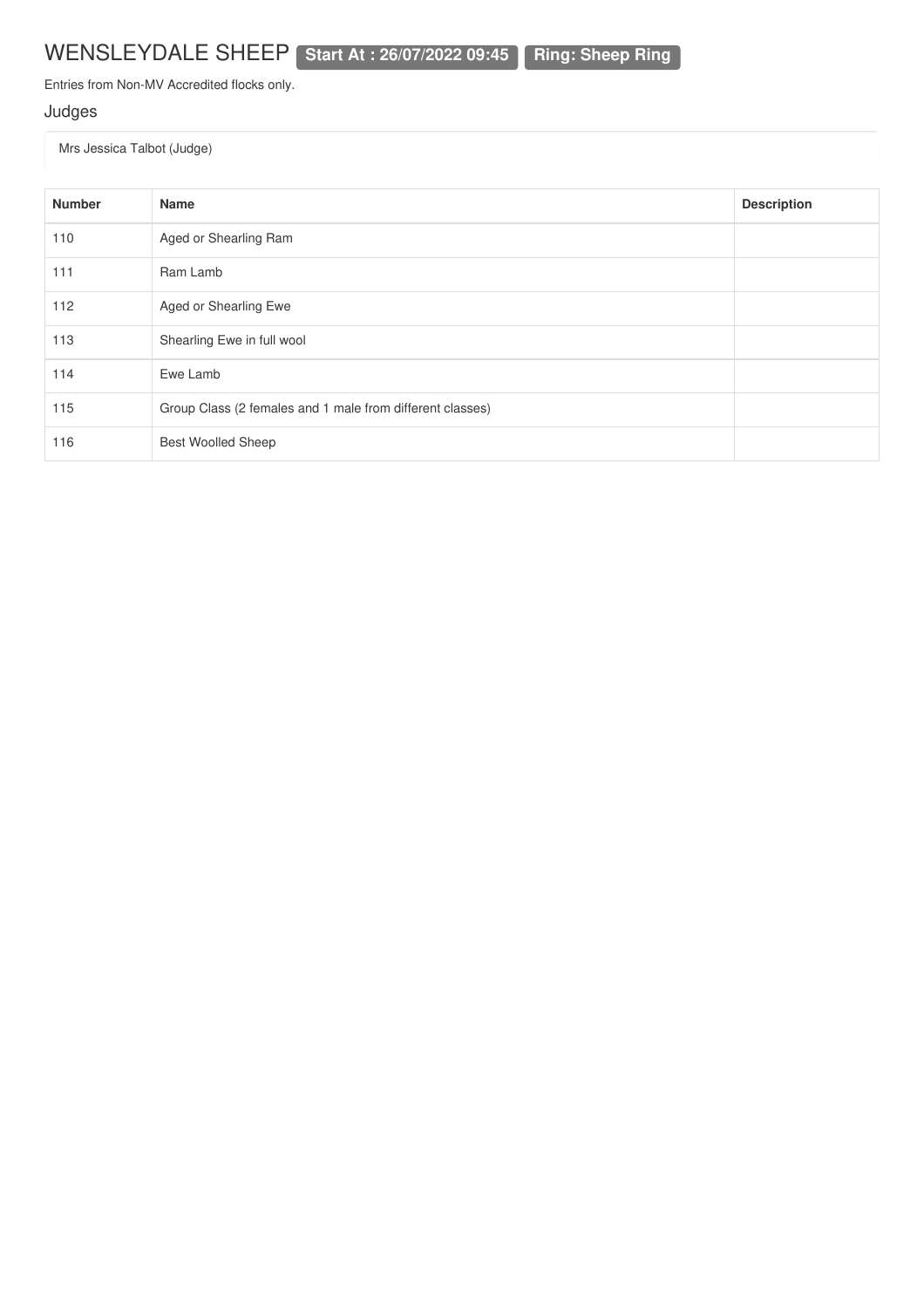Entries from Non-MV Accredited flocks only.

### Judges

| <b>Number</b> | <b>Name</b>                                               | <b>Description</b> |
|---------------|-----------------------------------------------------------|--------------------|
| 117           | Aged or Shearling Ram                                     |                    |
| 118           | Ram Lamb                                                  |                    |
| 119           | Ewe having reared lambs in 2022                           |                    |
| 120           | Shearling Ewe                                             |                    |
| 121           | Ewe Lamb                                                  |                    |
| 122           | Group Class (2 females and 1 male from different classes) |                    |
| 123           | <b>Best Woolled Sheep</b>                                 |                    |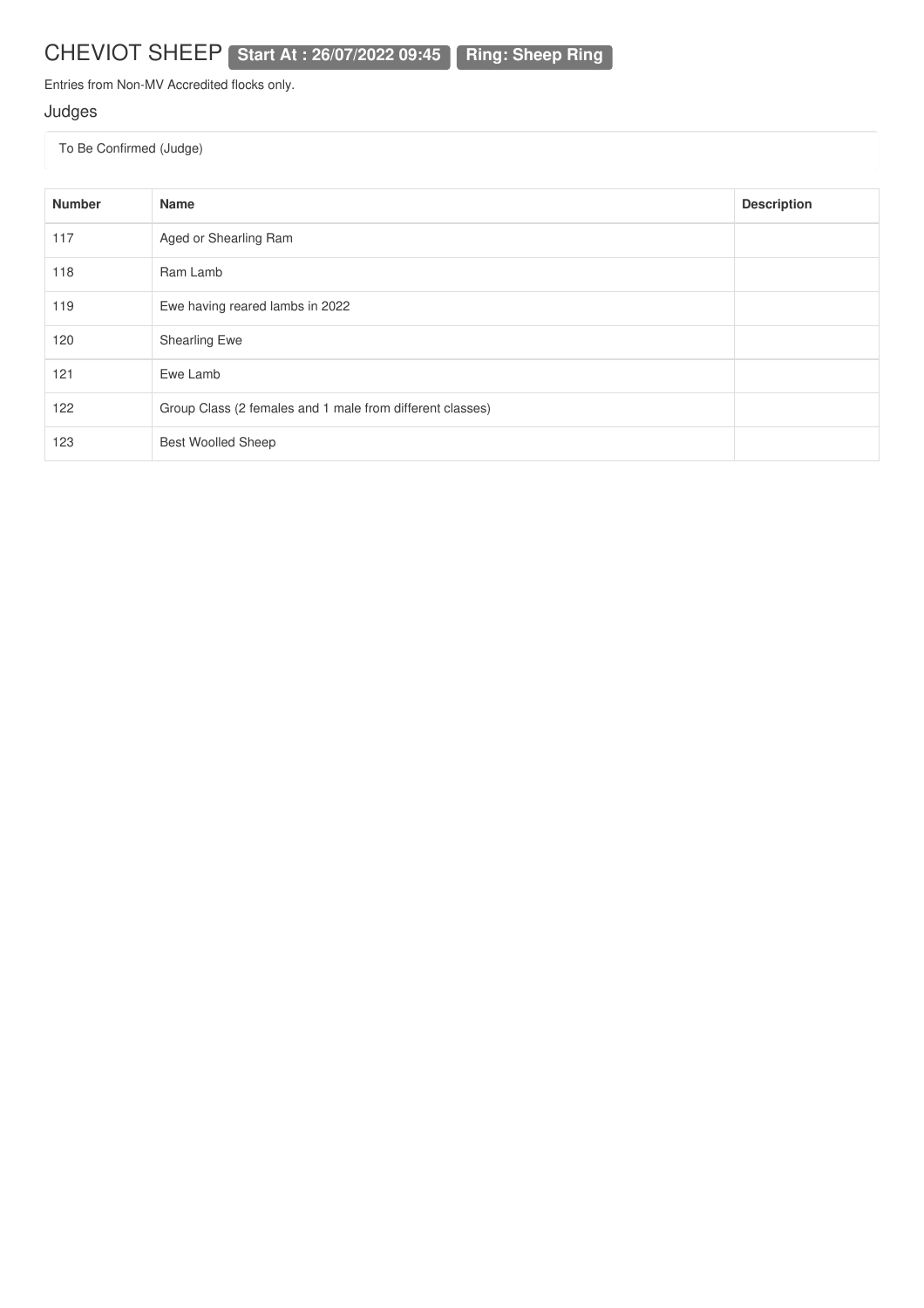Entries from Non-MV Accredited flocks only.

### Judges

| <b>Number</b> | <b>Name</b>                                               | <b>Description</b> |
|---------------|-----------------------------------------------------------|--------------------|
| 124           | Aged or Shearling Ram                                     |                    |
| 125           | Ram Lamb                                                  |                    |
| 126           | Ewe having reared lambs in 2022                           |                    |
| 127           | <b>Shearling Ewe</b>                                      |                    |
| 128           | Ewe Lamb                                                  |                    |
| 129           | Group Class (2 females and 1 male from different classes) |                    |
| 130           | <b>Best Woolled Sheep</b>                                 |                    |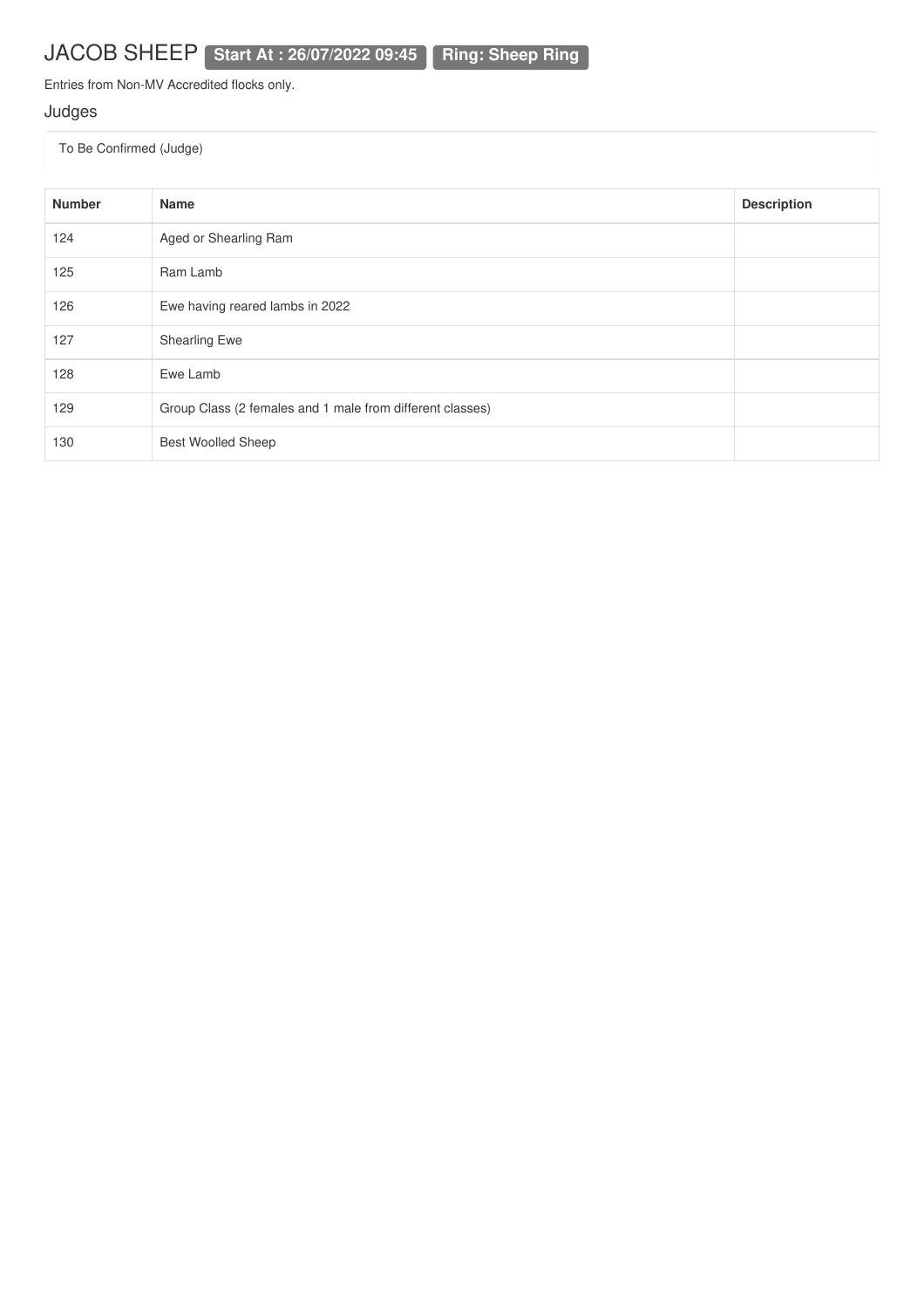## KERRY HILL SHEEP **Start At : 26/07/2022 09:45 Ring: Sheep Ring**

Entries from Non-MV Accredited flocks only.

### Judges

Miss Linda Barnard (Judge)

| <b>Number</b> | Name                                                      | <b>Description</b> |
|---------------|-----------------------------------------------------------|--------------------|
| 131           | Aged or Shearling Ram                                     |                    |
| 132           | Ram Lamb                                                  |                    |
| 133           | Ewe having reared lambs in 2022                           |                    |
| 134           | <b>Shearling Ewe</b>                                      |                    |
| 135           | Ewe Lamb                                                  |                    |
| 136           | Group Class (2 females and 1 male from different classes) |                    |
| 137           | <b>Best Woolled Sheep</b>                                 |                    |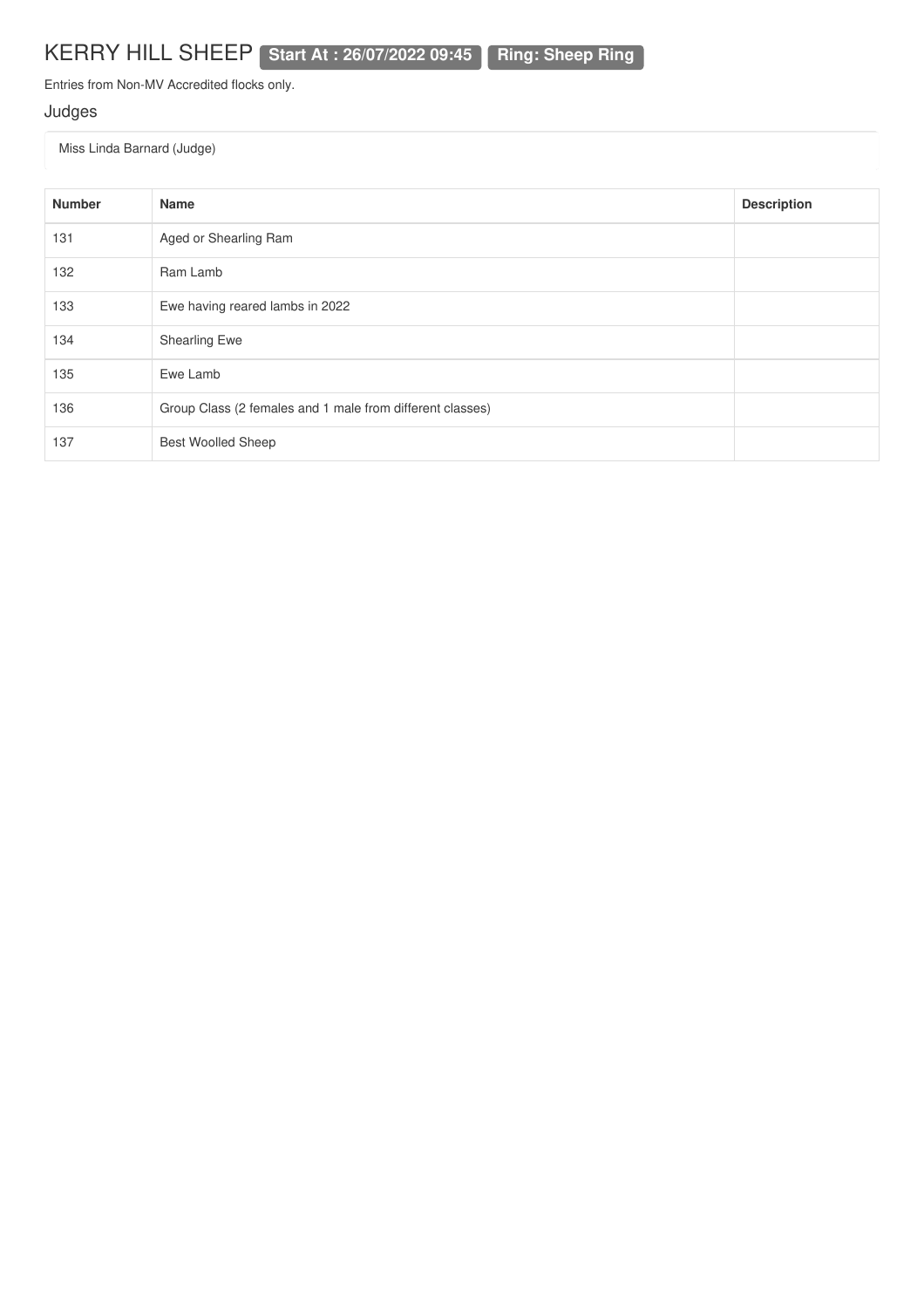## MANX LOAGHTAN SHEEP **Start At : 26/07/2022 09:45 Ring: Sheep Ring**

Entries from Non-MV Accredited flocks only.

### Judges

Ms Joanne Corrigan (Judge)

| <b>Number</b> | <b>Name</b>                                               | <b>Description</b> |
|---------------|-----------------------------------------------------------|--------------------|
| 138           | Aged or Shearling Ram                                     |                    |
| 139           | Ram Lamb                                                  |                    |
| 140           | Ewe having reared lambs in 2022                           |                    |
| 141           | <b>Shearling Ewe</b>                                      |                    |
| 142           | Ewe Lamb                                                  |                    |
| 143           | Group Class (2 females and 1 male from different classes) |                    |
| 144           | <b>Best Woolled Sheep</b>                                 |                    |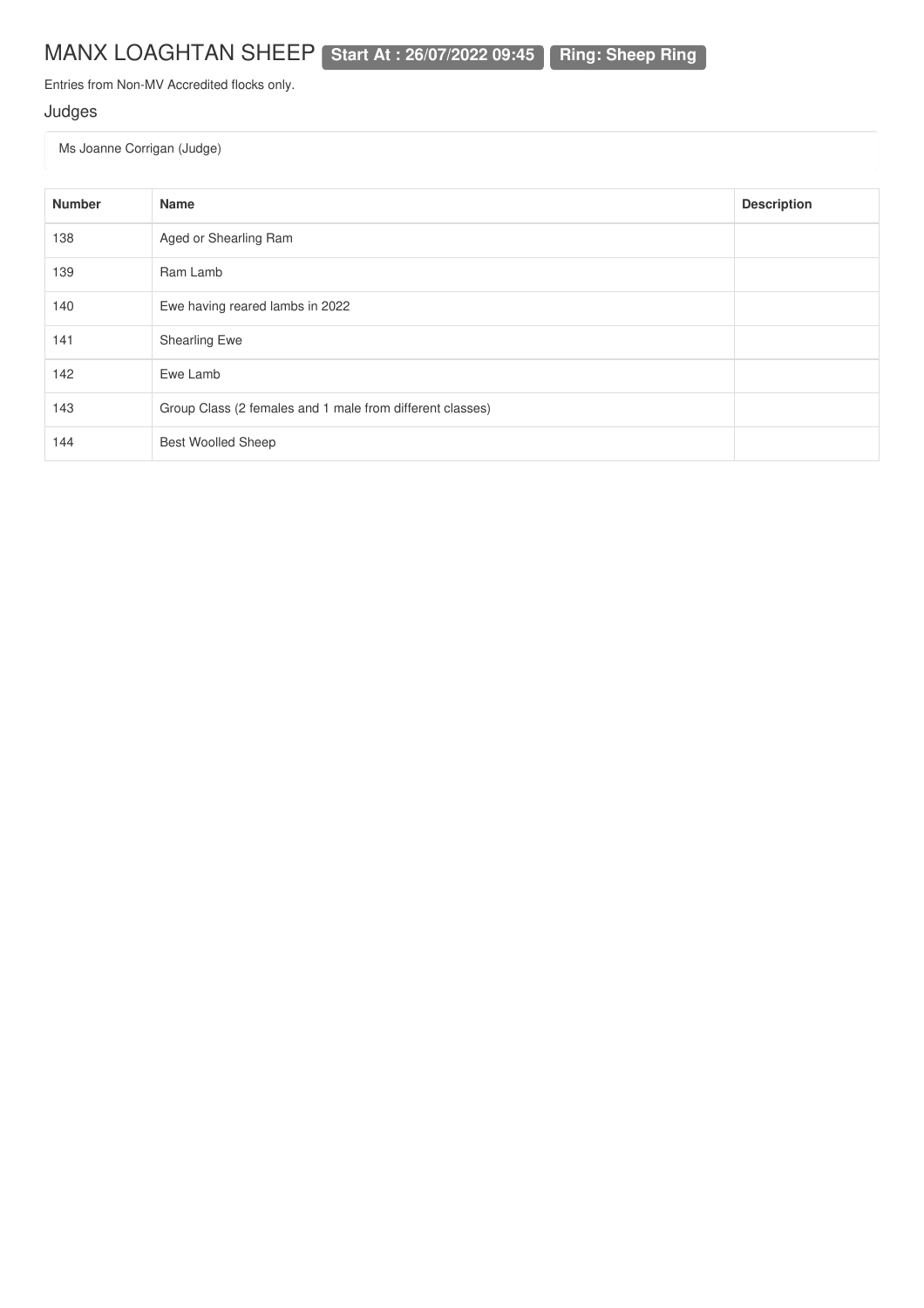# SCOTCH BLACKFACE SHEEP **Start At : 26/07/2022 09:45 Ring: Sheep Ring**

Entries from Non-MV Accredited flocks only.

### Judges

| <b>Number</b> | Name                                                      | <b>Description</b> |
|---------------|-----------------------------------------------------------|--------------------|
| 145           | Aged or Shearling Ram                                     |                    |
| 146           | Ram Lamb                                                  |                    |
| 147           | Ewe having reared lambs in 2022                           |                    |
| 148           | <b>Shearling Ewe</b>                                      |                    |
| 149           | Ewe Lamb                                                  |                    |
| 150           | Group Class (2 females and 1 male from different classes) |                    |
| 151           | <b>Best Woolled Sheep</b>                                 |                    |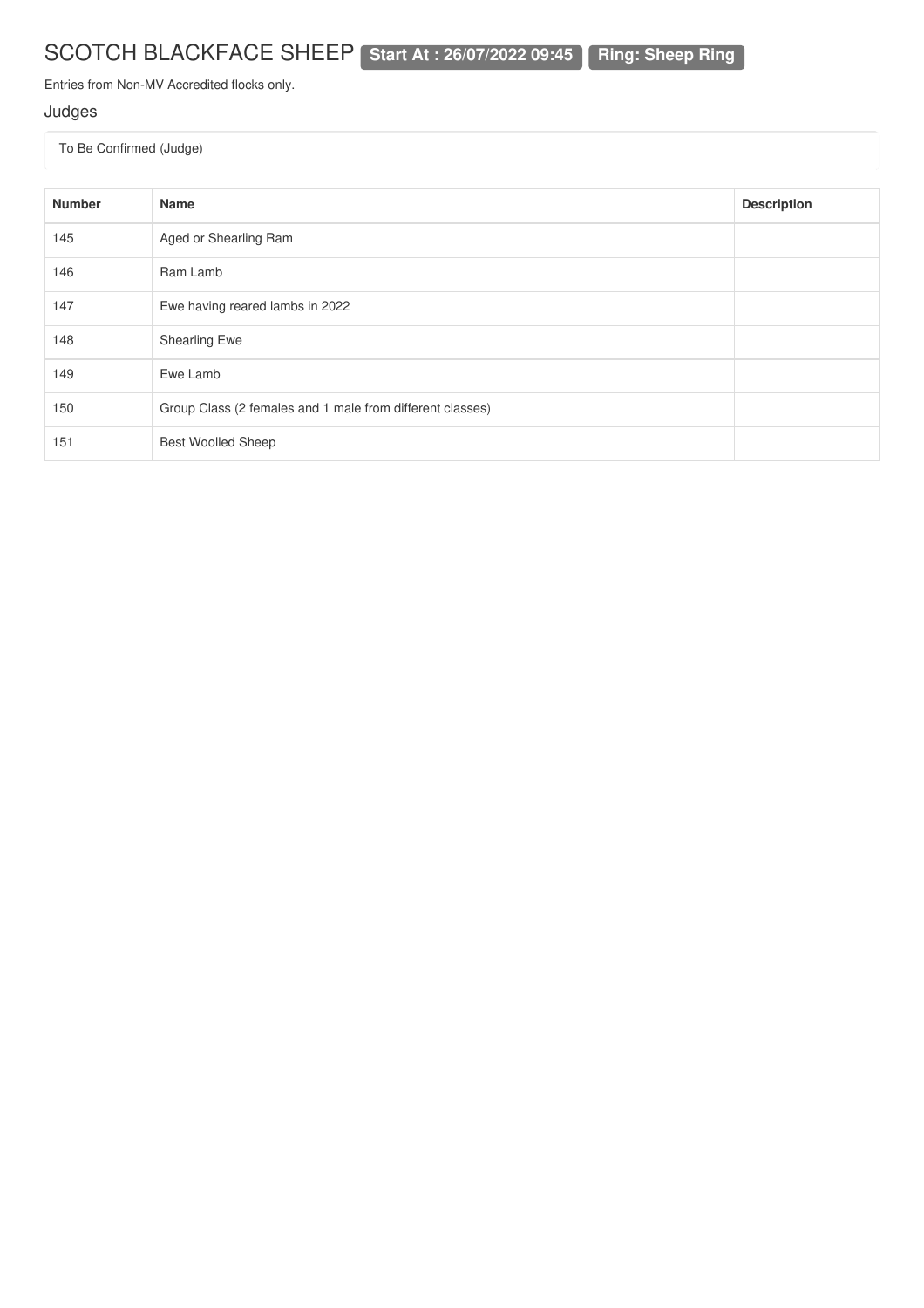# SWALEDALE SHEEP **Start At : 26/07/2022 09:45 Ring: Sheep Ring**

Entries from Non-MV Accredited flocks only.

### Judges

| <b>Number</b> | Name                                                      | <b>Description</b> |
|---------------|-----------------------------------------------------------|--------------------|
| 152           | Aged Ram                                                  |                    |
| 153           | Shearling Ram                                             |                    |
| 154           | Ram Lamb                                                  |                    |
| 155           | Ewe having reared lambs in 2022                           |                    |
| 156           | Shearling Ewe                                             |                    |
| 157           | Ewe Lamb                                                  |                    |
| 158           | Group Class (2 females and 1 male from different classes) |                    |
| 159           | <b>Best Woolled Sheep</b>                                 |                    |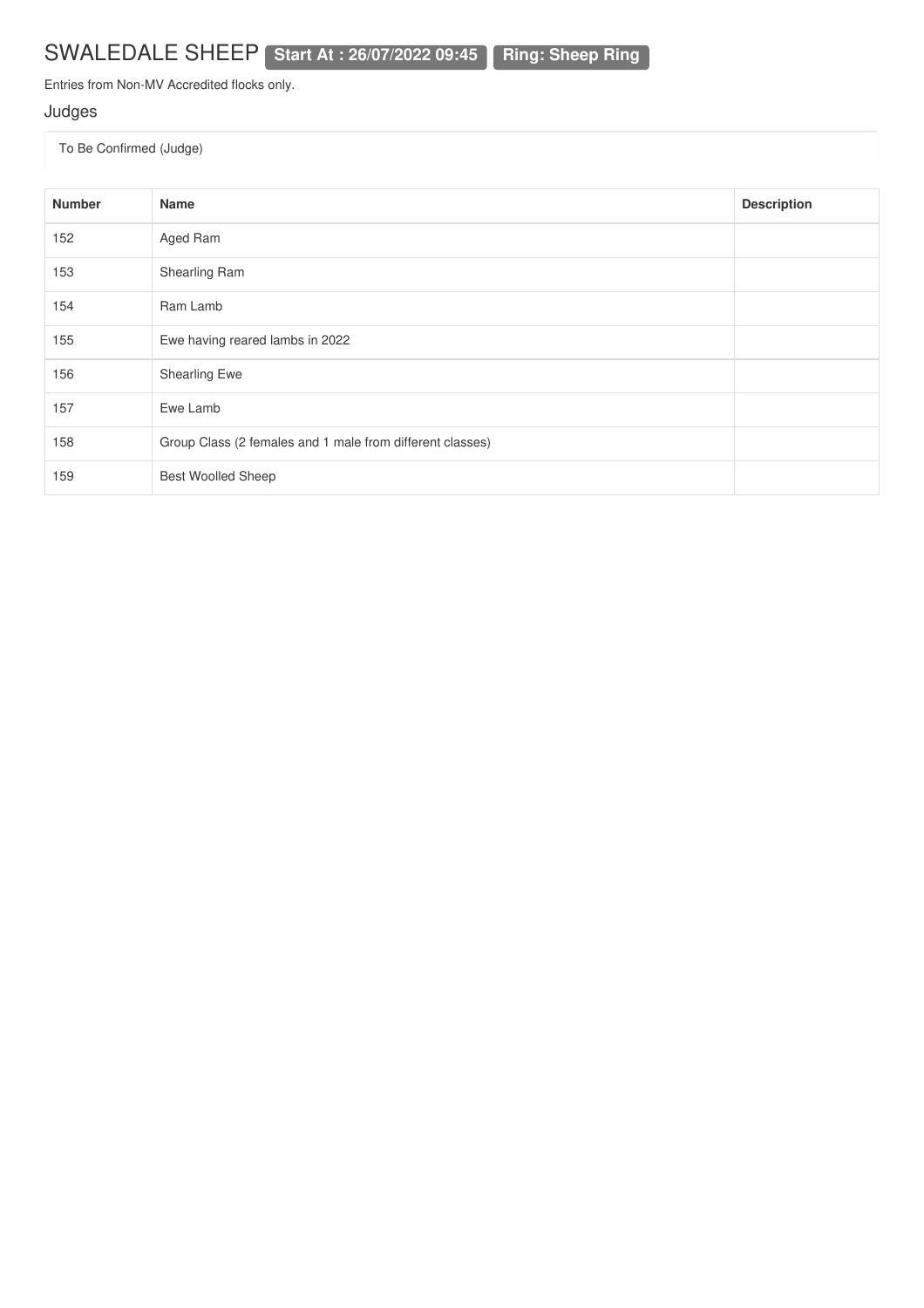# WHITEFACED WOODLAND SHEEP **Start At : 26/07/2022 09:45 Ring: Sheep Ring**

Entries from Non-MV Accredited flocks only.

### Judges

Mrs Laura Sutcliffe (Judge)

| <b>Number</b> | Name                                                      | <b>Description</b> |
|---------------|-----------------------------------------------------------|--------------------|
| 160           | Aged or Shearling Ram                                     |                    |
| 161           | Ram Lamb                                                  |                    |
| 162           | Ewe having reared lambs in 2022                           |                    |
| 163           | <b>Shearling Ewe</b>                                      |                    |
| 164           | Ewe Lamb                                                  |                    |
| 165           | Group Class (2 females and 1 male from different classes) |                    |
| 166           | <b>Best Woolled Sheep</b>                                 |                    |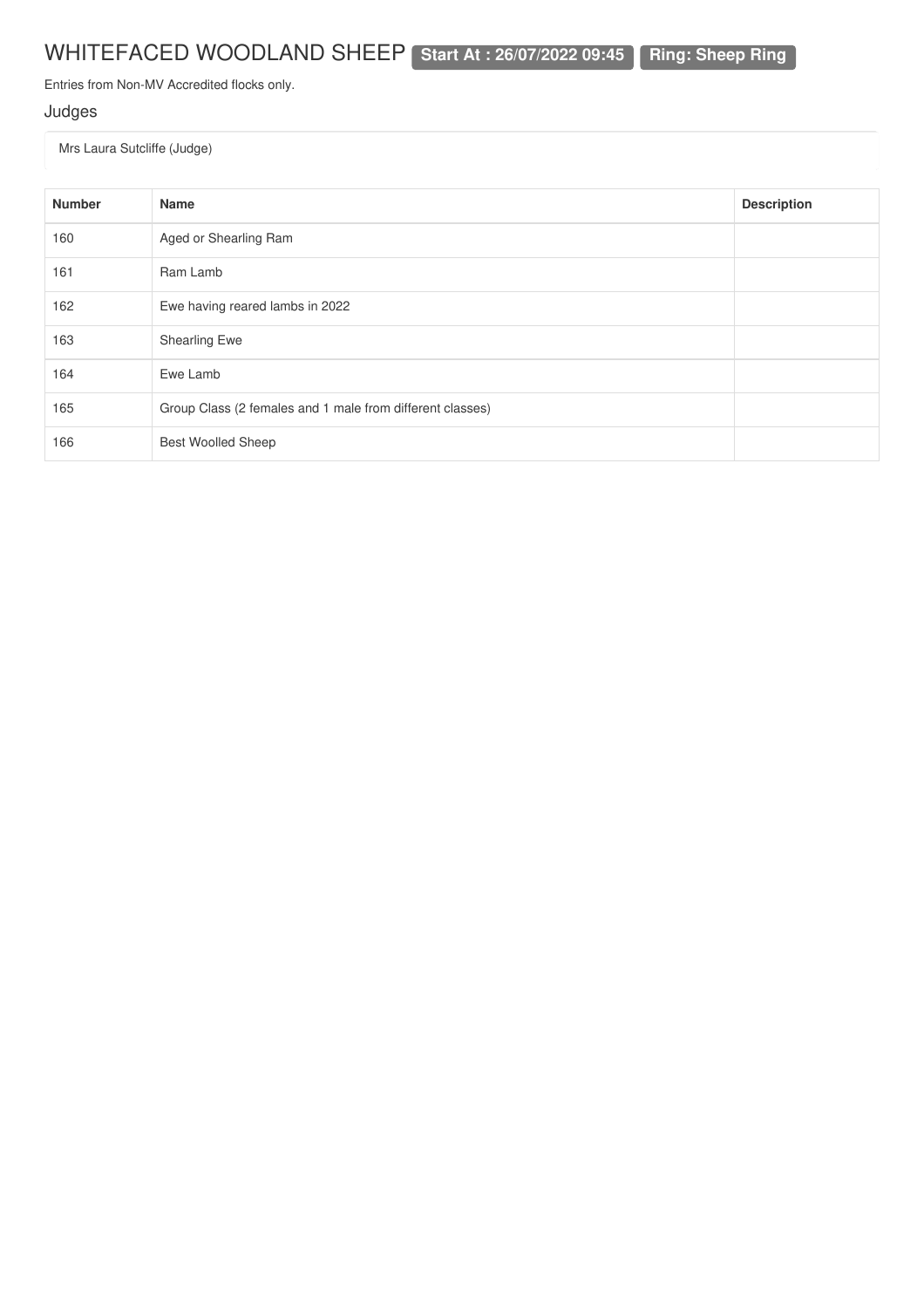# ANY OTHER NATIVE BREED SHEEP **Start At : 26/07/2022 09:45 Ring: Sheep Ring**

Entries from Non-MV Accredited flocks only.

### Judges

Mr Chris Ryder (Judge)

| <b>Number</b> | <b>Name</b>                                               | <b>Description</b> |
|---------------|-----------------------------------------------------------|--------------------|
| 167           | Aged or Shearling Ram                                     |                    |
| 168           | Ram Lamb                                                  |                    |
| 169           | Ewe having reared lambs in 2022                           |                    |
| 170           | <b>Shearling Ewe</b>                                      |                    |
| 171           | Ewe Lamb                                                  |                    |
| 172           | Group Class (2 females and 1 male from different classes) |                    |
| 173           | <b>Best Woolled Sheep</b>                                 |                    |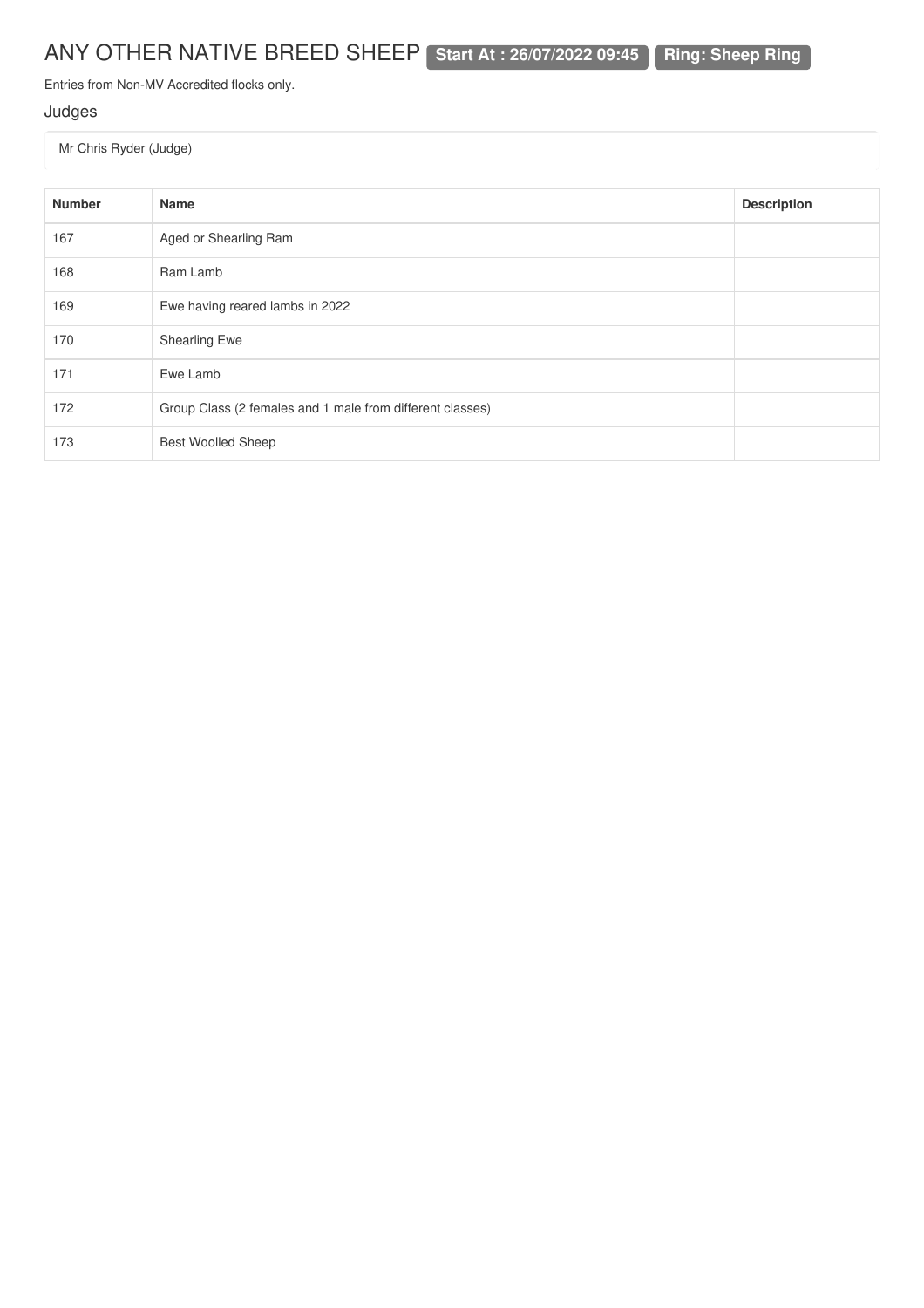# BUTCHER'S LAMBS **Start At : 26/07/2022 09:45 Ring: Sheep Ring**

Entries from Non-MV Accredited flocks only. Lambs will be weighed on the day and transferred between classes if necessary.

### Judges

| <b>Number</b> | <b>Name</b>                                   | <b>Description</b> |
|---------------|-----------------------------------------------|--------------------|
| 174           | Two butcher's lambs up to and including 40kgs |                    |
| 175           | Two butcher's lambs over 40kgs                |                    |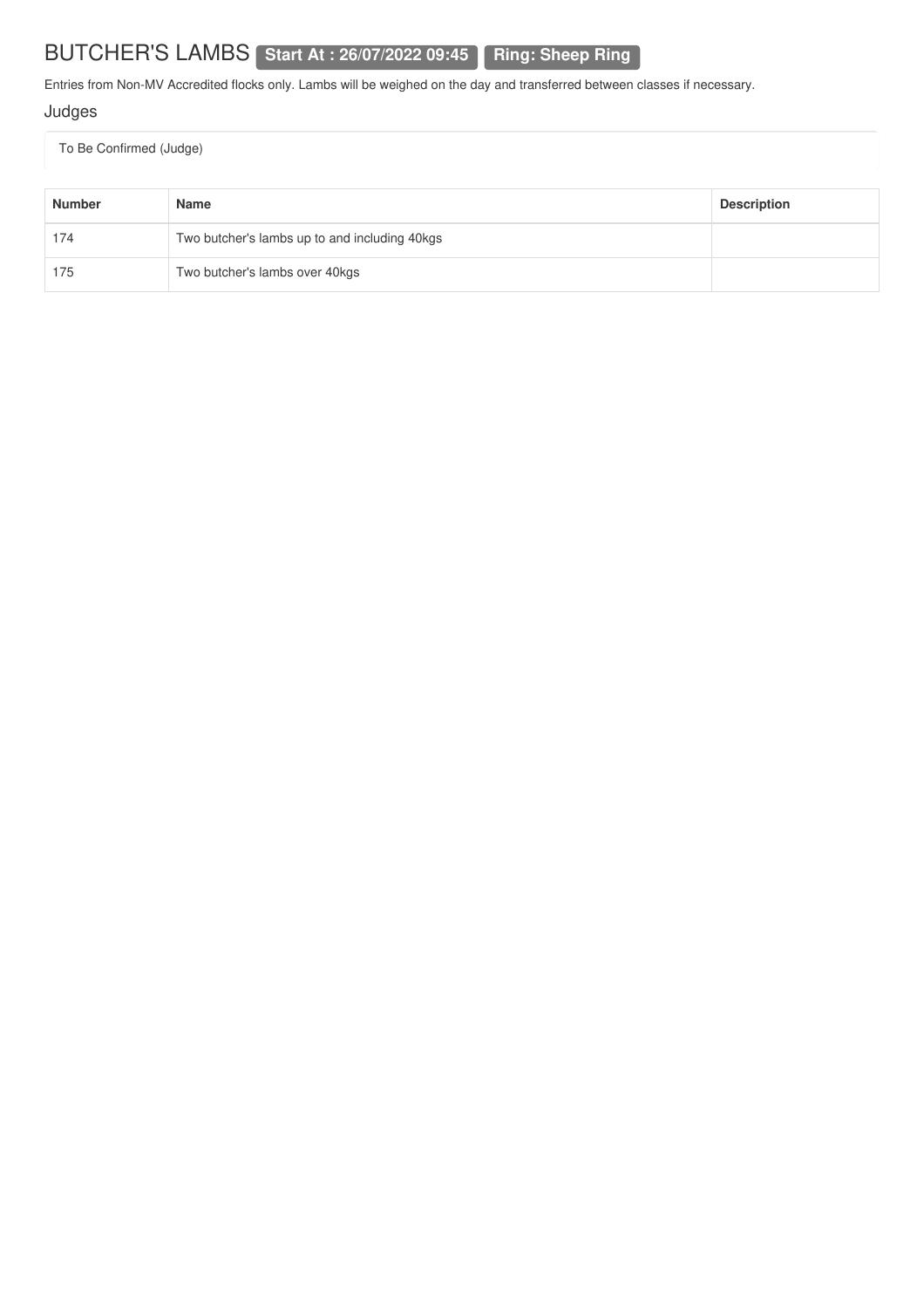# CROSS BRED SHEEP **Start At : 26/07/2022 09:45 Ring: Sheep Ring**

Entries from Non-MV Accredited flocks only.

### Judges

Mr Philip Hughes (Judge)

| <b>Number</b> | Name                                         | <b>Description</b> |
|---------------|----------------------------------------------|--------------------|
| 176           | Ewe having reared lambs in 2022              |                    |
| 177           | Shearling Ewe                                |                    |
| 178           | Ewe Lamb                                     |                    |
| 179           | Pen of 3 Store Lambs (Ram Breeders excluded) |                    |
| 180           | <b>Best Woolled Sheep</b>                    |                    |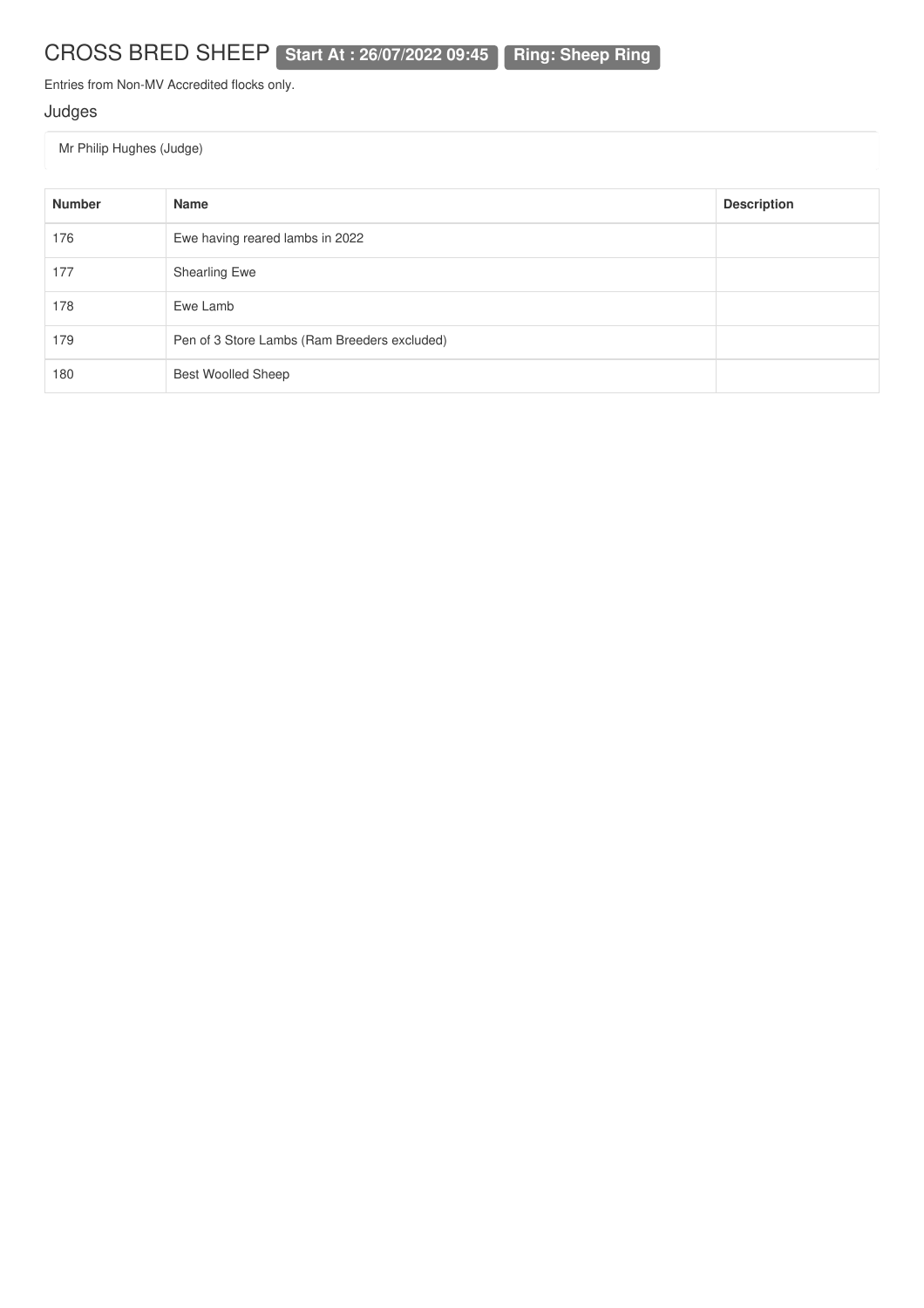### RARE & MINORITY SHEEP **Start At : 26/07/2022 11:00 Ring: Sheep Ring**

Entries from Non-MV Accredited flocks only.

Entries will only be accepted from breeds within categories 1-5 on the Rare Breeds Society list. If there is a minimum of 6 sheep of one breed in a class, a separate class will be formed.

"Primitive" includes Shetland and Hebridean breeds.

#### Judges

#### Mr Ian Grisedale (Judge)

| <b>Number</b> | <b>Name</b>                                       | <b>Description</b> |
|---------------|---------------------------------------------------|--------------------|
| 181           | Primitive Breeds, Ram any age                     |                    |
| 182           | Primitive Breeds, Ewe having reared lambs in 2022 |                    |
| 183           | Primitive Breeds, Shearling Ewe                   |                    |
| 184           | Primitive Breeds, Ewe Lamb                        |                    |
| 185           | Other Breeds, Ram any age                         |                    |
| 186           | Other Breeds, Ewe having reared lambs in 2022     |                    |
| 187           | Other Breeds, Shearling Ewe                       |                    |
| 188           | Other Breeds, Ewe Lamb                            |                    |
| 189           | <b>Best Woolled Sheep</b>                         |                    |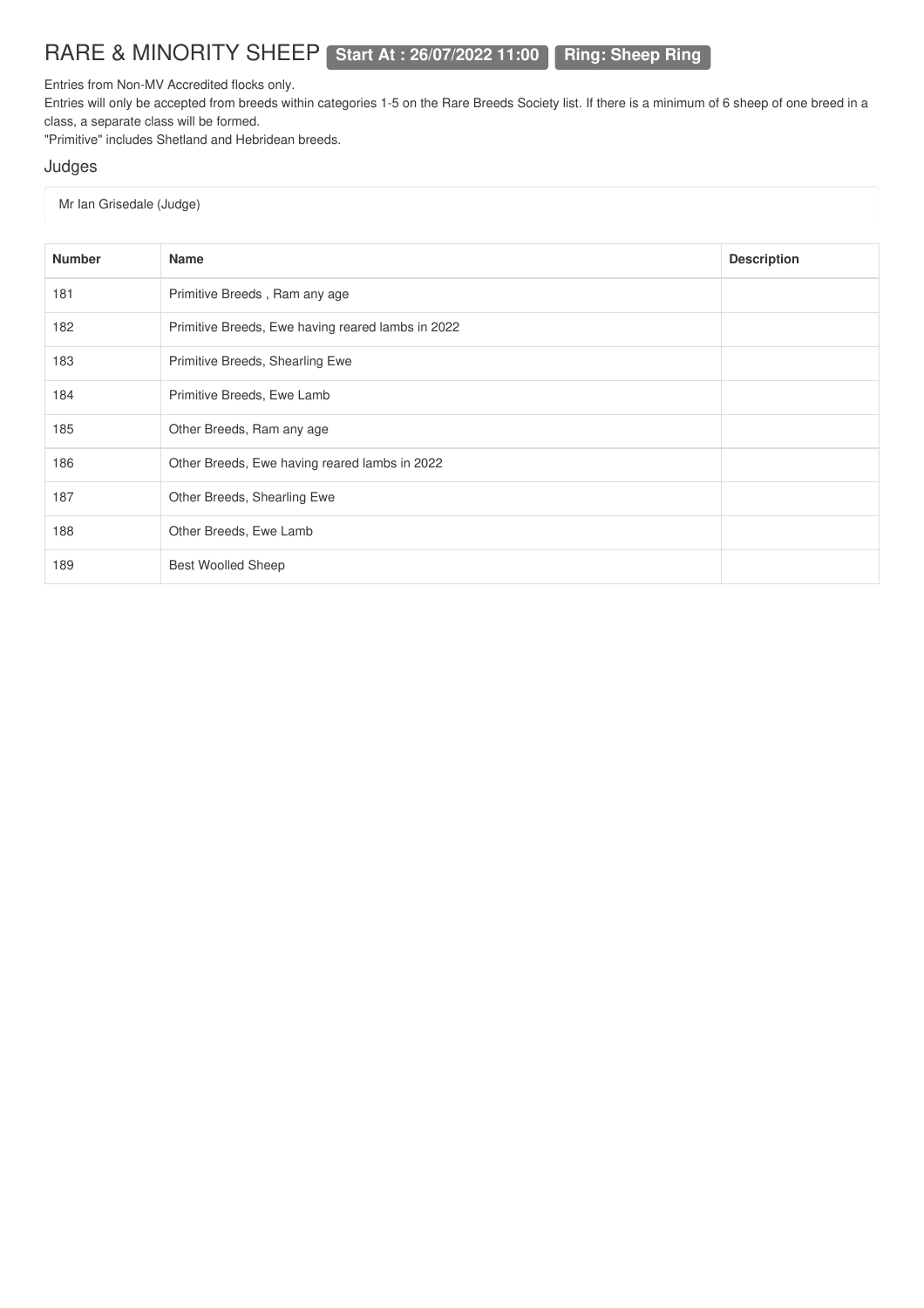### PET LAMB & YOUNG HANDLERS SECTION **Start At : 26/07/2022 12:00 Ring: Sheep Ring**

Pet Lambs judged at 12 noon and Young Handlers from 12.30pm

Entries accepted from both MV and Non-MV accredited flocks and will be separated according to MV Scheme Rules on the day.

#### Judges

Mrs Angela Grisedale (Judge)

| <b>Number</b> | <b>Name</b>                              | <b>Description</b> |
|---------------|------------------------------------------|--------------------|
| 190           | Pet Lamb led by a child 5 years or under |                    |
| 191           | Pet Lamb led by a child aged 6-7 years   |                    |
| 192           | Young Handler aged 8-11 years            |                    |
| 193           | Young Handler aged 12-16 years           |                    |